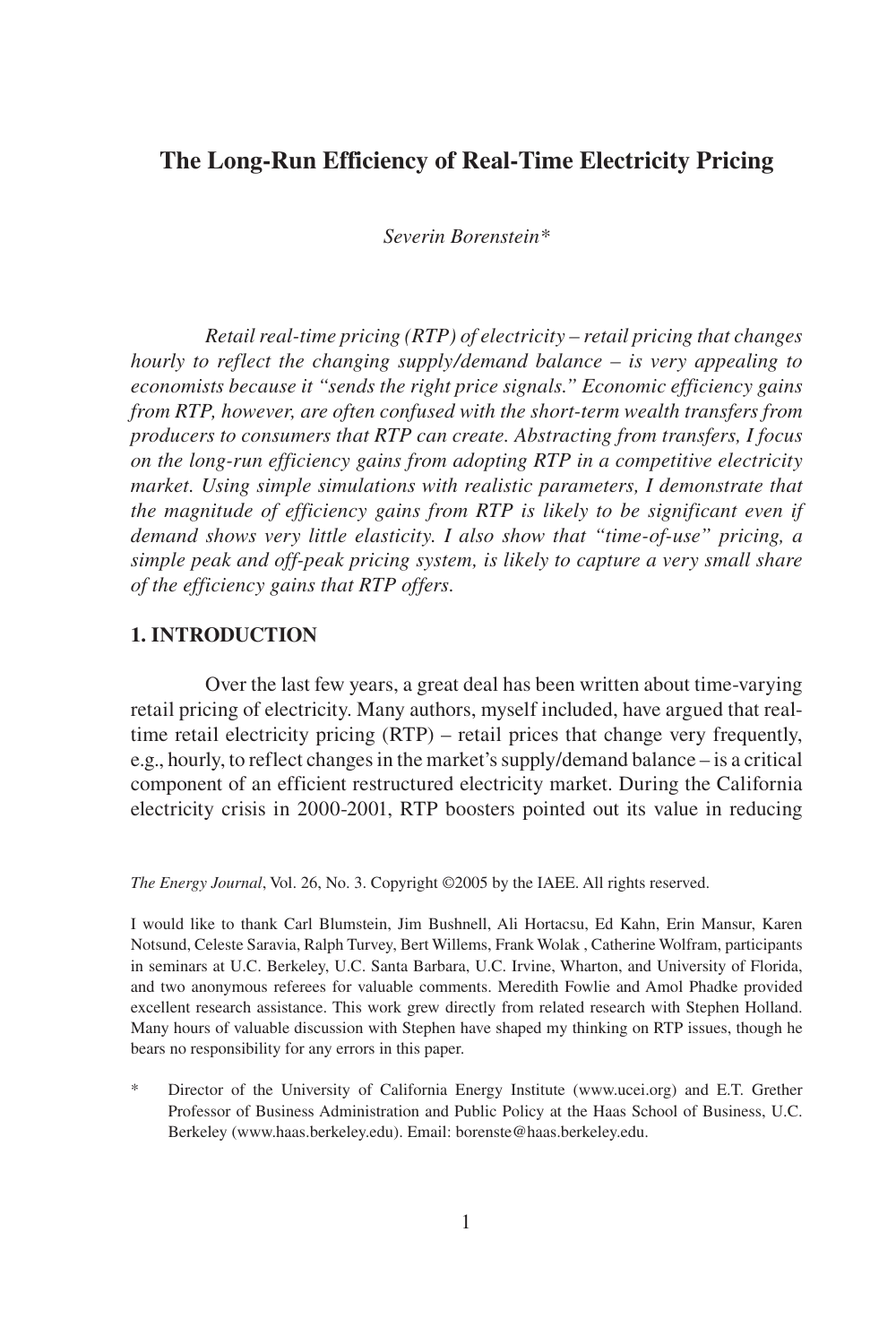the ability of sellers to exercise market power. While nearly all economists have supported RTP conceptually, Ruff (2002) among others has argued that it is important to distinguish between RTP's long-run societal benefits and the shortrun wealth transfers it might bring about. In particular, the reductions in market power primarily prevent a short-run wealth transfer from customers to generators, though the transfers can still be quite large.

In this paper, I estimate the magnitude of the potential long-run societal gains from RTP, abstracting from market power issues and short-run wealth transfers in general. I do this by formulating a model of competitive electricity generation with demand and production costs based on actual data from U.S. markets. I solve computationally for the model's long-run competitive equilibrium, with the results indicating the amount of each possible type of capacity that would be built, the prices that would be charged to customers on RTP and on flat-rate service, and the total social surplus that would be generated by the system. The model also allows estimation of the transfers that would occur among customers if customers on RTP had demands that were (absent RTP) peakier or flatter than customers not on RTP.

The estimates indicate that RTP would substantially reduce peak electricity production and thereby reduce the use of low-capital-cost/highvariable-cost peaker generation. The social gains from RTP for at least the largest customers in the system are estimated to far outweigh reasonable estimates of the metering cost. The magnitudes of the social gain are sensitive to the demand elasticity that is assumed, but the results indicate that even with quite small elasticities, the benefits are substantial.

Section 2 presents the economic model that is the basis for simulations. Section 3 explains the data used in the simulations and the process used to compute long-run equilibria. The results of the simulations are presented and their implications discussed in Section 4. In section 5, I carry out a similar analysis on a much simpler pricing system, time-of-use (TOU) pricing, in which there are simple peak and off-peak periods, with the prices differing between periods, but being held constant for months or even years at a time. Section 6 discusses a number of factors that are omitted from the simulations and suggests how those factors are likely to affect the results. I conclude in Section 7.

# **2. LONG-RUN COMPETITION IN ELECTRICITY MARKETS**

The model that is the basis for the simulations is adapted from Borenstein and Holland (revised 2003, hereafter  $BH$ ).<sup>1</sup> It assumes a simple competitive wholesale and retail market structure. The retail structure is identified only by the way in which it charges end-use customers for electricity, using a flat rate

<sup>1.</sup> A slightly different version of this model with continuous marginal cost functions is in Borenstein and Holland, forthcoming. Holland and Mansur (2005) analyze the *short-run* efficiency, distributional, and environmental effects of RTP in a very similar model.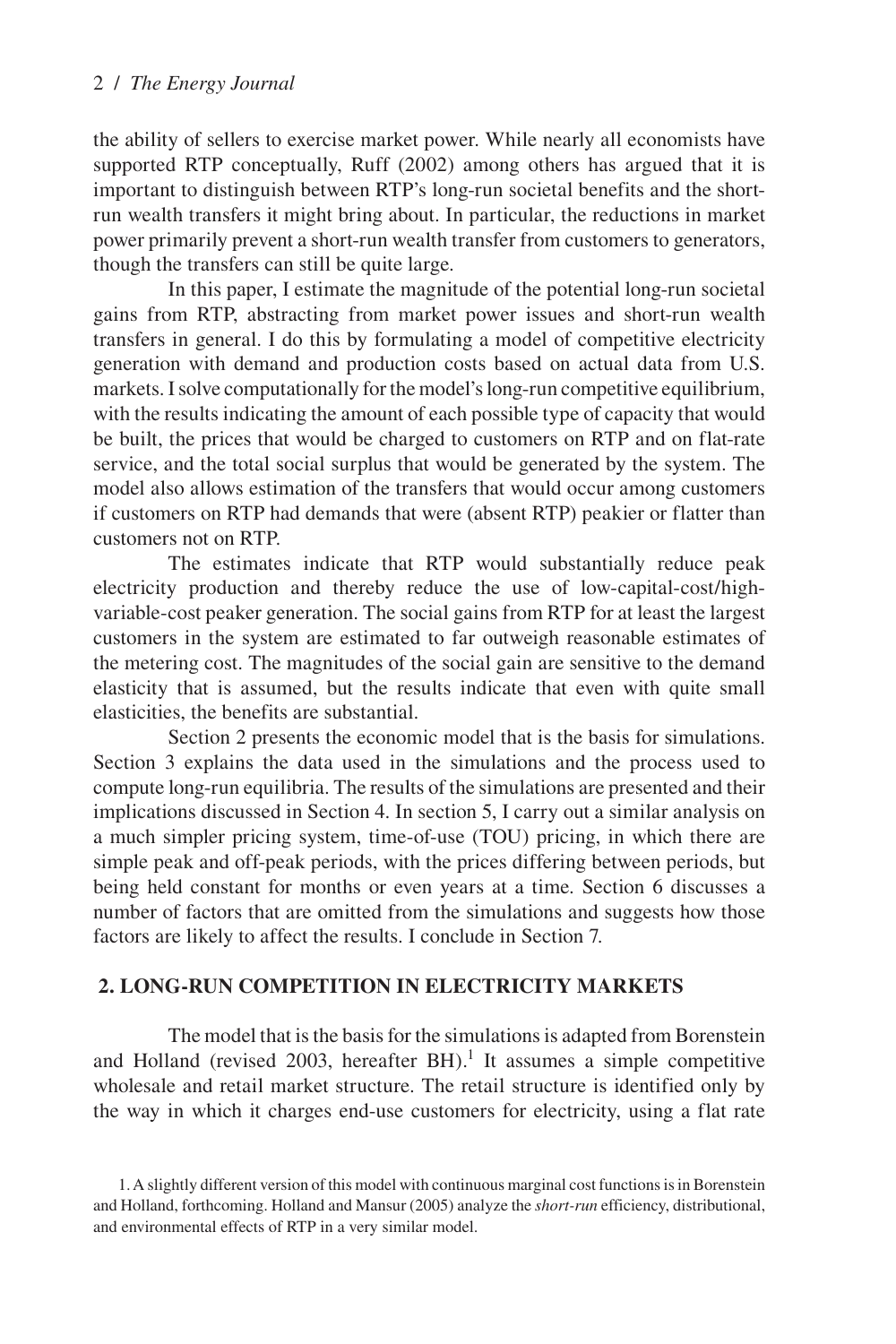or RTP. The price(s) charged to each group allow the retailer to exactly break even on service to that group. As in BH, this reflects the outcome of competition among many retail providers, but it also could be interpreted as a single regulated retail provider that is required to exactly cover its costs and required not to crosssubsidize between flat-rate and RTP customers. Following BH, I assume for simplicity that retailers have no other transaction costs.

I assume free-entry of generators of three different types. Generation exhibits no scale economies, with each generation unit having a capacity of one megawatt. The types of generation differ in their fixed and variable costs, higher fixed costs being associated with lower marginal cost of production. For generator type *j*, annual generator costs are modeled as a fixed cost plus variable costs that are linear in the number of megawatt-hours produced during the year,  $TC_j = F_j$ *+ m<sub>j</sub>*  $\cdot$  *MWh<sub>j</sub>*. Startup costs and restrictions on ramping are not considered, an issue discussed in section 6. Parameters used for this and all other aspects of the simulations are discussed in the next section.

Demand is modeled as constant elasticity, using a range of possible elasticities. Within any one simulation, demand is first assumed to have the same elasticity in all hours. I then consider the effect of demand elasticity varying positively or negatively with the level of demand. The level of demand in each hour is taken from the distribution based on the actual levels of demand in various US electricity regions, as explained in the following section. Cross-elasticities across hours are assumed to be zero, another issue discussed in section 6.

Some proportion of customers,  $\alpha$ , are on real-time pricing, and the remainder are on flat-rate service. I assume that all customers have identical demand up to a scale parameter. Thus, following BH, if the total demand in hour *h* is  $D_h(p_h)$  and the flat-rate service customers are charged  $\bar{p}$  in every hour, the wholesale demand is

$$
\widetilde{D}_h(p_h, \overline{p}) = \alpha \cdot D_h(p_h) + (1 - \alpha) \cdot D_h(\overline{p}).
$$
\n(1)

In this case, demand is modeled as constant elasticity,  $D_h(p_h) = A_h \cdot p_h^{\varepsilon}$ .

Under these assumptions, for any set of installed baseload, mid-merit, and peaker capacity,  $K_{\mu}$ ,  $K_{m}$ ,  $K_{p}$ , there is a unique market-clearing wholesale price in each hour, provided that total installed capacity exceeds demand from flat-rate customers in every hour,  $K_b + K_m + K_p > (1 - \alpha) \cdot D_h(\overline{p}) \forall h$ . In the following section, I discuss the algorithm for finding the short-run equilibrium for any set of installed capacity and the long-run equilibrium allowing capacity to vary. In presenting the algorithm, I demonstrate that there is a unique long-run equilibrium.

In addition to establishing long-run equilibria for any  $0 \le \alpha < 1$ , it will be important, as a baseline, to determine an equilibrium with no customers on RTP. The model above is not applicable to a market with no RTP customers, because without RTP there is no short-run demand elasticity, so in order to meet demand in all hours, sufficient capacity must be built so that the market always clears "on the supply side," i.e., at a price no greater than the marginal generation cost of the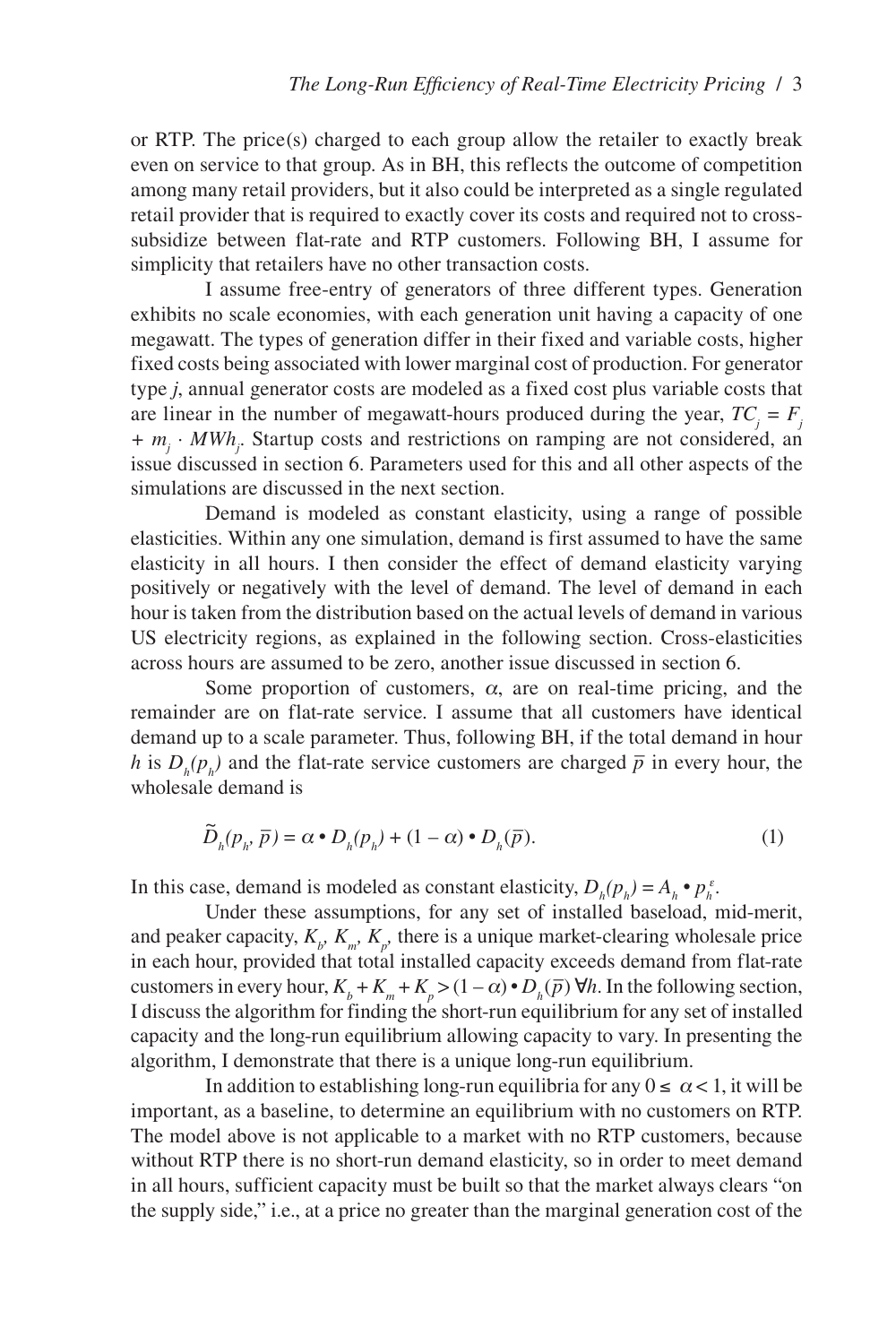technology with the highest marginal cost. Such an organization requires some sort of additional wholesale payment to generation in order to assure that demand does not exceed supply in any period and, at the same time, that generators' revenues exceed their variable costs over a year by an amount sufficient to cover their fixed costs.

It is straightforward to show that the annual capacity payment that assures sufficient generation and the optimal mix of generation is equal to the annual fixed costs of a unit of peaker capacity. To avoid distorting the mix of capacity, this payment is made to all units of capacity, regardless of type. $<sup>2</sup>$  The</sup> payment is financed by increasing the price of the flat-rate electricity service until it generates sufficient revenue to cover the capacity payments. That is how simulation of the baseline flat-rate service is implemented in the following section. In contrast, in the RTP simulations no capacity payment is made; generators earn all revenues through energy sales.

## **3. DATA, MODEL DETAILS AND SOLUTION ALGORITHM**

The value of the simulation results depends on the realism of the underlying assumptions. In this section, I describe in detail the modeling of demand and supply, and then the algorithm for finding the long-run competitive equilibrium. I first present the details of the model, and then discuss the data used to parameterize the model.

## **3.1 Demand, Supply and Equilibrium Modeling**

Within each hour, each customer's demand is modeled as constant elasticity. Each customer  $i$  is assumed to have a demand that is simply a fixed proportion, <sup>γ</sup>*<sup>i</sup>* , of total demand. In the base simulations, I assume that total demand has the same elasticity in all hours, but this is later relaxed to allow elasticity to vary positively or negatively with the overall demand level.

The aggregate demand function for hour *h* can be specified as  $D_h(p_h)$  =  $A_h \cdot p_h^{\varepsilon_h}$ , where elasticity may or may not vary by hour depending on the simulation run. For any share of demand on RTP,  $\alpha$ , the demand from customers on RTP is then  $D_h(p_h) = \alpha \cdot A_h \cdot p_h^{\varepsilon_h}$  and the demand function for customers on flat rate service is  $D_h(\overline{p}) = (1 - \alpha) \cdot A_h \cdot \overline{p}^{\varepsilon_h}$ . The aggregate demand in the wholesale power market is then  $\tilde{D}_h(p_h, \bar{p}) = \alpha \cdot A_h \cdot p_h^{\epsilon_h} + (1 - \alpha) \cdot A_h \cdot \bar{p}_h^{\epsilon_h}$ .

Given an elasticity for a certain hour,  $\varepsilon$ <sub>h</sub>, and the assumption of a constant-elasticity functional form, demand is fully specified by  $A<sub>h</sub>$ , the scale parameter. *Ah* is determined by any one price/quantity point on the demand curve, which I refer to as the demand "anchor point" for the hour. I assume that at a

<sup>2.</sup> This would also be the outcome if the wholesale price exceeded the marginal cost of the peaking generation only in the highest demand hour of the year, and the price in that hour was equal to the marginal cost of the peaker plus its annual fixed cost.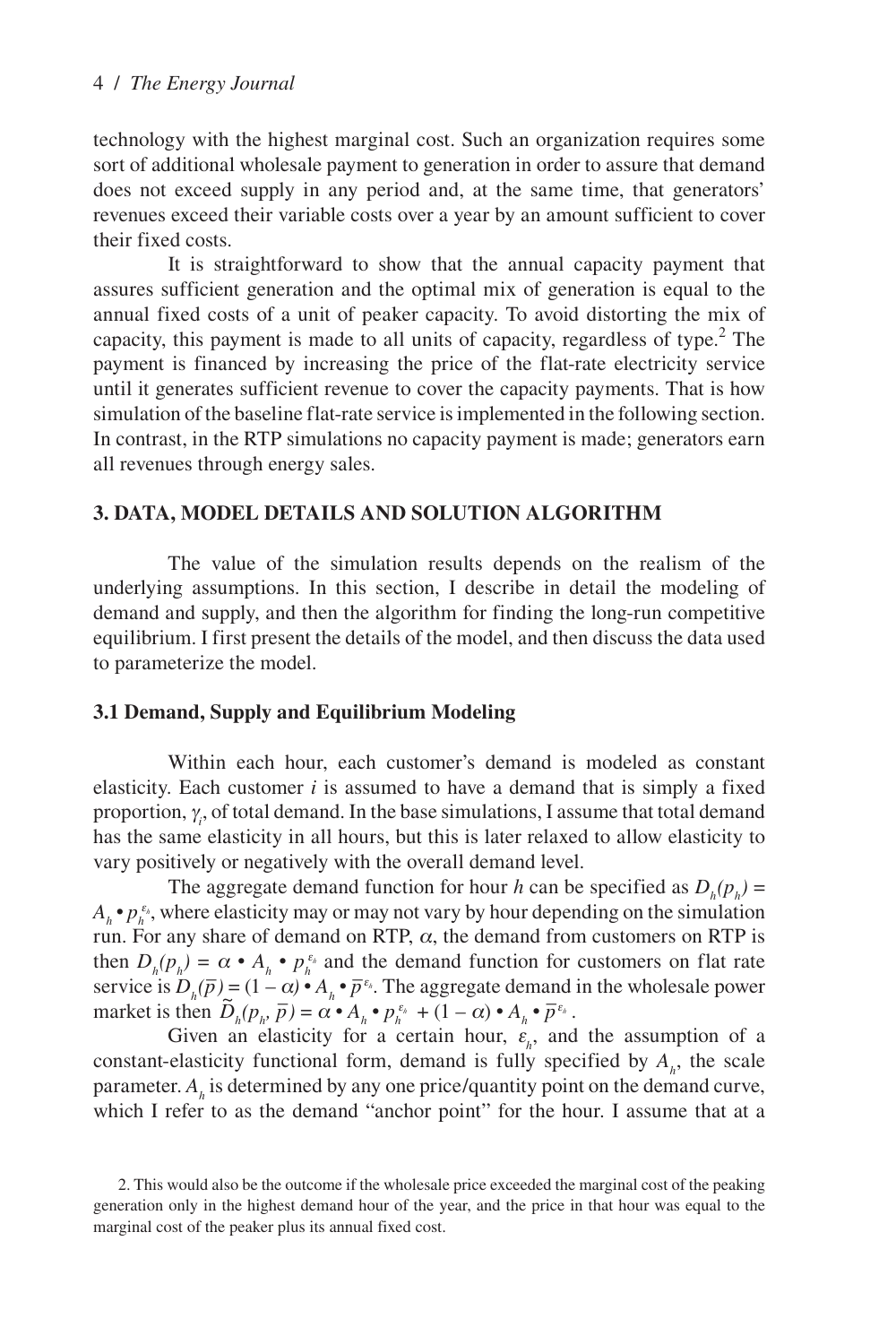given constant price (discussed next), the anchor quantity demanded takes on a distribution equal to the actual distribution of quantities demanded from a certain electricity control region.

The constant price used to specify the anchor points is chosen to be the price that would allow producers to break even if it were charged as a flat retail price to all customers. This is not the actual flat rate (or time-of-use rate) that was charged to customers during the observed period from which the demand distribution data are taken. The difference, however, will not substantially change the results for two reasons. First, at the low elasticities I consider in the simulations, a change of 10%-20% in the base flat rate that I assume (which is the magnitude of the potential difference between the rate assumed and the actual flat rate in use) will change quantity demanded very little. Second, and more important, the overall level of base demand is just a scale factor in the simulations. The value of using an actual distribution comes from accurately representing the *shape* of the distribution; that changes negligibly with the assumption made about the level of the flat retail rate.

Once the wholesale demand function has been specified each hour, that can be combined with the production technologies to calculate the long-run equilibrium capacity of each technology type. Note that from any given baseload, mid-merit, and peaker capacities,  $K_{b}$ ,  $K_{m}$ ,  $K_{p}$ , one can determine a short-run industry supply function and therefore wholesale prices for each hour. From those prices, one can calculate the profits of owners of each technology type. In the long-run each technology type is built to the point that one more unit of that capacity would cause profits of all owners of the capacity to be negative. So, the goal is to identify the mix of capacity that causes this condition to hold for all three technologies simultaneously.

At first, this might seem difficult, and it might seem that there could be multiple long-run equilibria or none, but in fact there is a unique technology mix that satisfies this condition. To see this, begin with the peaker technology which, if it is used at all, will be used in the highest demand hour. It is straightforward to find a unique long-run equilibrium if supply is restricted to use only the peaker technology. One simply expands the quantity of peaker capacity, recalculating the associated short-run equilibria with each increment in capacity, until expansion of capacity by one more unit causes profits to go negative. Call the capacity level that satisfies this condition  $K_{tot}$  since that will generally turn out to be the equilibrium total amount of capacity.

In this peaker-only equilibrium, all rents to generators are earned when production quantity is equal to  $K_{tot}$ . In hours with lower equilibrium quantity, price must be equal to peaker marginal cost. Now, begin substituting mid-merit capacity for peaker capacity. Once built, the mid-merit capacity will all be used in any given hour before any of the peaker capacity is used; it is lower on the supply function than the peaker capacity. The key is to recognize that substituting mid-merit for peakers units, holding total capacity constant, does not change the rents earned by the remaining peaker units. In fact, so long as one peaker unit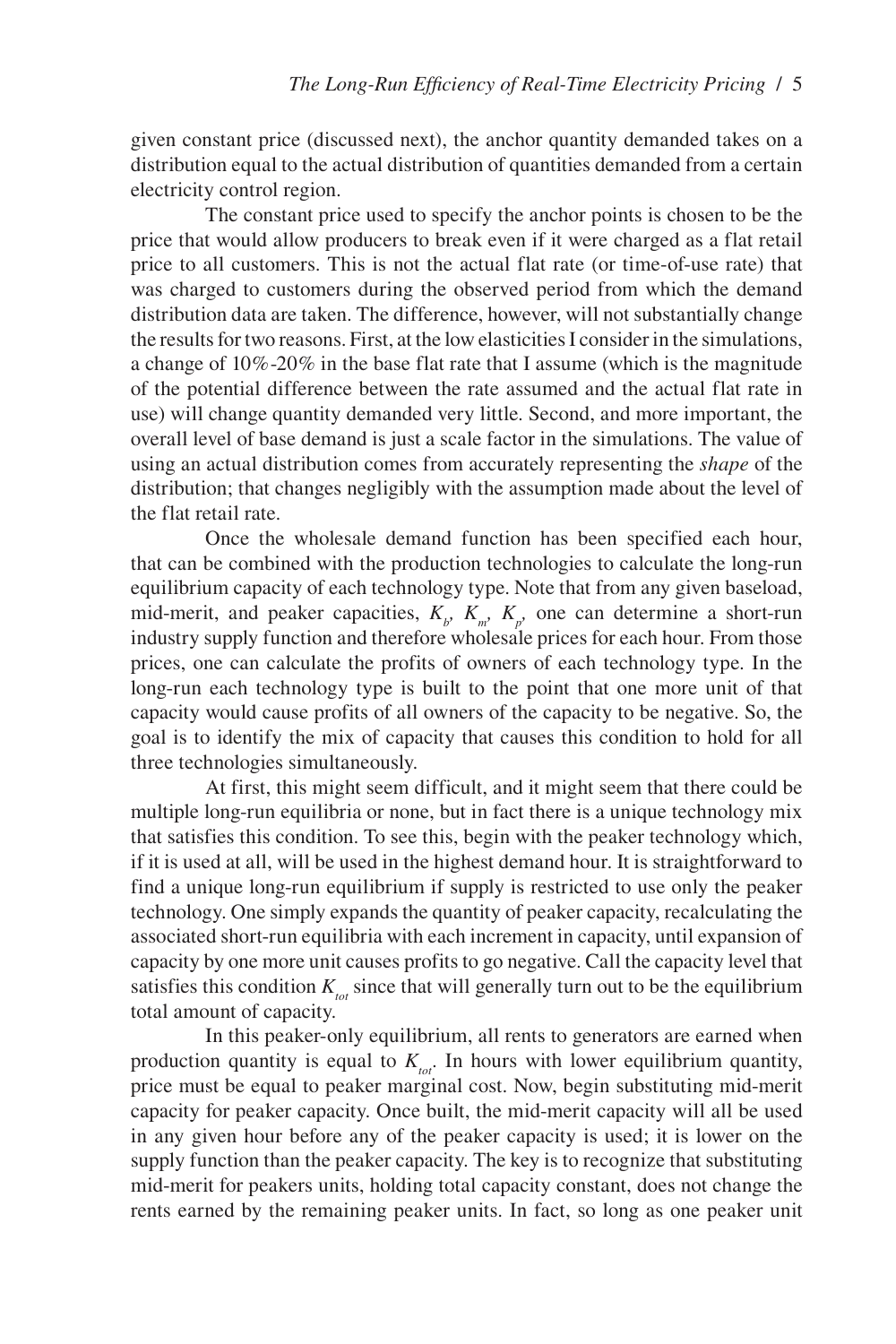remains, the rents it earns are unchanged by substituting lower-MC technologies for the other units. $3$ 

Continuing to substitute mid-merit for peaker units will drive down the equilibrium profits of mid-merit units until one more unit would drive the profits of all mid-merit units to be negative. Call the largest capacity of mid-merit units that still earns positive profits,  $K_{hm}$  because this will generally turn out to be the total of the baseload and mid-merit capacity. Next, begin substituting baseload capacity for mid-merit units. Note that this does not change the rents to midmerit units. Continue this substitution until one more baseload unit would drive baseload profits negative. This is  $K_b$ . Then,  $K_m = K_{bm} - K_b$  and  $K_p = K_{tot} - K_m - K_b$ . These are the unique long-run competitive equilibrium capacity levels for a given set of available technologies, share of customers on RTP  $(\alpha)$ , and flat rate  $(\bar{p})$ .<sup>4</sup>

This equilibrium, however, may not satisfy the retailer breakeven condition, so one must calculate the profits retailers earn on flat rate customers in this equilibrium. If it is not zero, then one adjusts  $\bar{p}$  up or down and resimulates capacity. When the resulting equilibrium yields zero profits for retailers as well as generators, this is the unique long-run competitive equilibrium in the generator and retailer markets given the set of available technologies and share of customers on RTP ( $\alpha$ ). Using this supply function, one can then calculate the equilibrium distribution of prices, loads (quantities), and the consumer surplus for each group.<sup>5</sup>

#### **3.2 Data Inputs for Simulation**

The critical inputs for the simulation are a load profile, demand elasticities, and cost characteristics of the production technologies.

The load profile determines the distribution of quantity demand and the flat rate when all customers are on flat-rate service, as described in the previous section. For the simulations presented in here, I use five years of hourly demand data from the California Independent System Operator, 1999 through 2003.<sup>6</sup> This

3. This description assumes that equilibrium capacity investment includes at least one unit of each type of capacity. If peaker capacity is dominated by mid-merit or baseload for even the least utilized peaker unit, or if mid-merit is dominated by baseload for the least utilized mid-merit unit, then the same process is followed omitting the dominated technology.

4. These searches were done inefficiently from a computing standpoint, as grid searches with a 1 MW grid over a very wide range of possible capacity quantities. They still converged quite quickly on a desktop PC.

5. The updating algorithm for  $\bar{p}$  was to always reset it to the level that would have broken even given the prior iteration's quantities demanded by flat-rate customers and the wholesale prices from the current iteration. This usually converged in two to four iterations on  $\bar{p}$ .

6. I adjust the baseline hourly demand data for the fact that about half of all demand is on timeof-use rates (TOU). I do this by assuming that the elasticity of demand with respect to TOU price variation is -0.1 and that the price ratios among TOU periods are equal to the average ratios in the TOU rate schedules offered by Pacific Gas & Electric and Southern California Edison. This adjustment has only a slight effect on the results.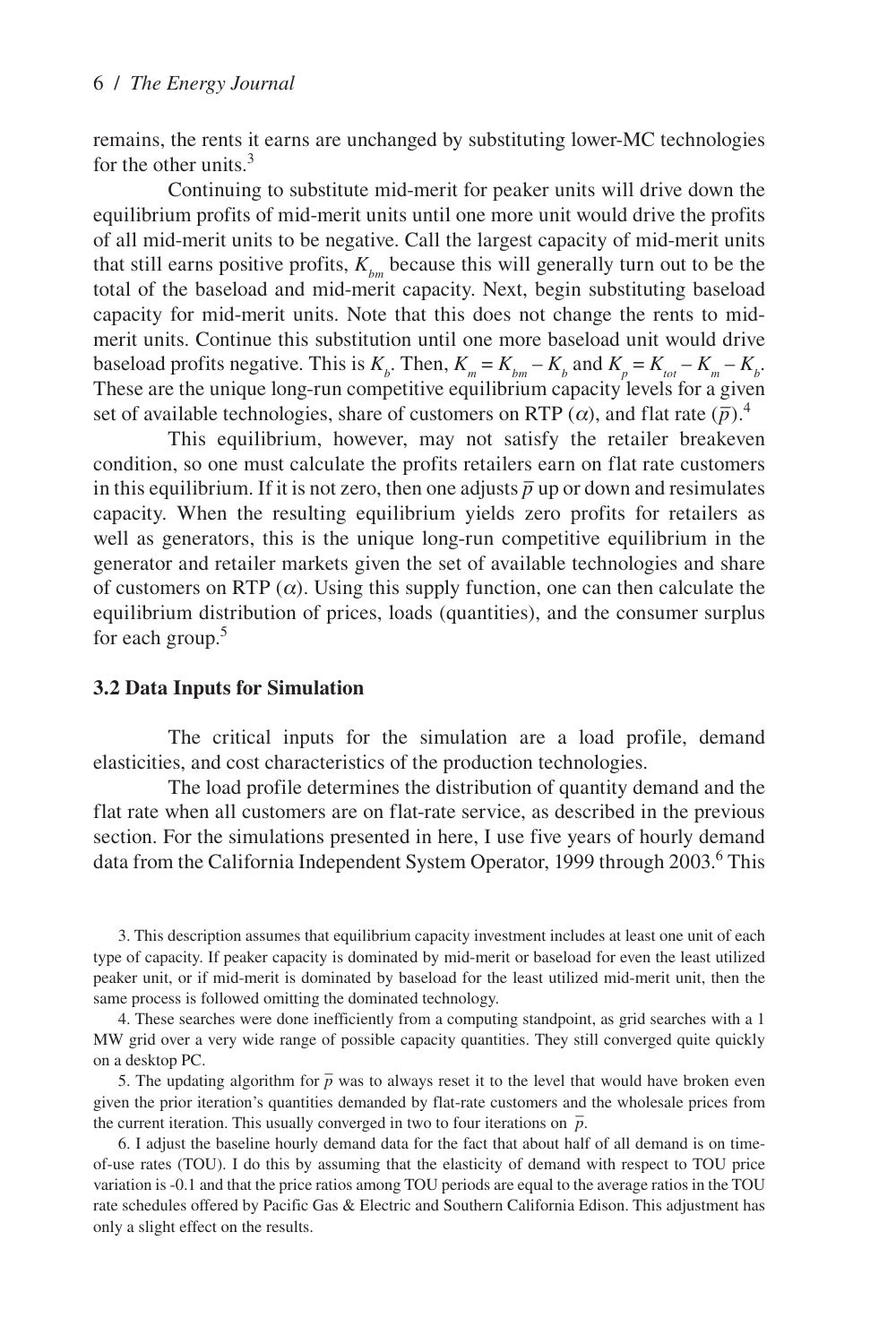| <b>Generation Type</b> | <b>Annual Capital Cost</b> | <b>Variable Cost</b> |  |
|------------------------|----------------------------|----------------------|--|
| Baseload               | \$155,000/MW               | \$15/MWh             |  |
| Mid-merit              | \$75,000/MW                | \$35/MWh             |  |
| Peaker                 | \$50,000/MW                | \$60/MWh             |  |

**Table 1: Generation Costs Assumed in Long-Run RTP Simulations**

period includes both relatively cool summers and quite hot summers.7 As pointed out earlier, the importance of the load distribution used is in the shape of the load duration curve, not the overall size of the loads. It appears that load duration curves don't differ that much in shape from one control area to another.

Electricity demand elasticities are a subject of nearly endless contention. The relevant elasticity would be a short-run elasticity, but still recognizing that customers would know well in advance that prices would be volatile. The actual elasticity will depend in great part on technology, as automated response to price changes will surely become easier over time. I simulate for a fairly wide range of elasticities from -0.025 to -0.500. The range -0.025 to -0.150 illustrates that likely impact of RTP in the short run and under current available technologies for demand response. Probably the two most current and relevant sources for elasticity estimates, Patrick and Wolak (1997) and Braithwait and O'Sheasy (2002), derive estimates that span this range. In the longer run, however, real-time demand response will become easier to automate and larger elasticities might be expected, so I include results using -0.3 and -0.5 as well. All demand levels are calculated based on the full retail price, which is assumed to be the cost of power plus \$40/MWh for transmission and distribution  $(T&D)^8$ .

The assumptions about production technology are presented in Table 1. They are intended to represent typical capital and variable costs of baseload, mid-merit, and peaker technologies, corresponding roughly to coal, combinedcycle gas turbine, and combustion turbine generation. The numbers were derived from conversations with industry analysts. The variable costs depend on fuel prices, and are meant to include variable  $O\&M$ .<sup>9</sup> The annual fixed costs are more difficult to determine precisely, in part because they depend on the cost of capital and on the rate of economic depreciation of the plant. These figures appear to be in what most industry analysts would consider to be a reasonable range.

Two further comments on plant costs are warranted. First, the results are not particularly sensitive to the exact cost assumptions on the baseload and mid-merit technology. The different effects of RTP under varying assumptions on

<sup>7.</sup> I've carried out the same analysis using datasets from the ECAR (upper midwest) and NPCC (New England) regions with very similar results.

<sup>8.</sup> I assume that the T&D charge is not time-varying. T&D could also be subject to real-time pricing if capacity constraints become binding at some times.

<sup>9.</sup> For these costs, the price of natural gas is assumed to be \$4.25/MMBtu and variable O&M is assumed to be \$1/MWh.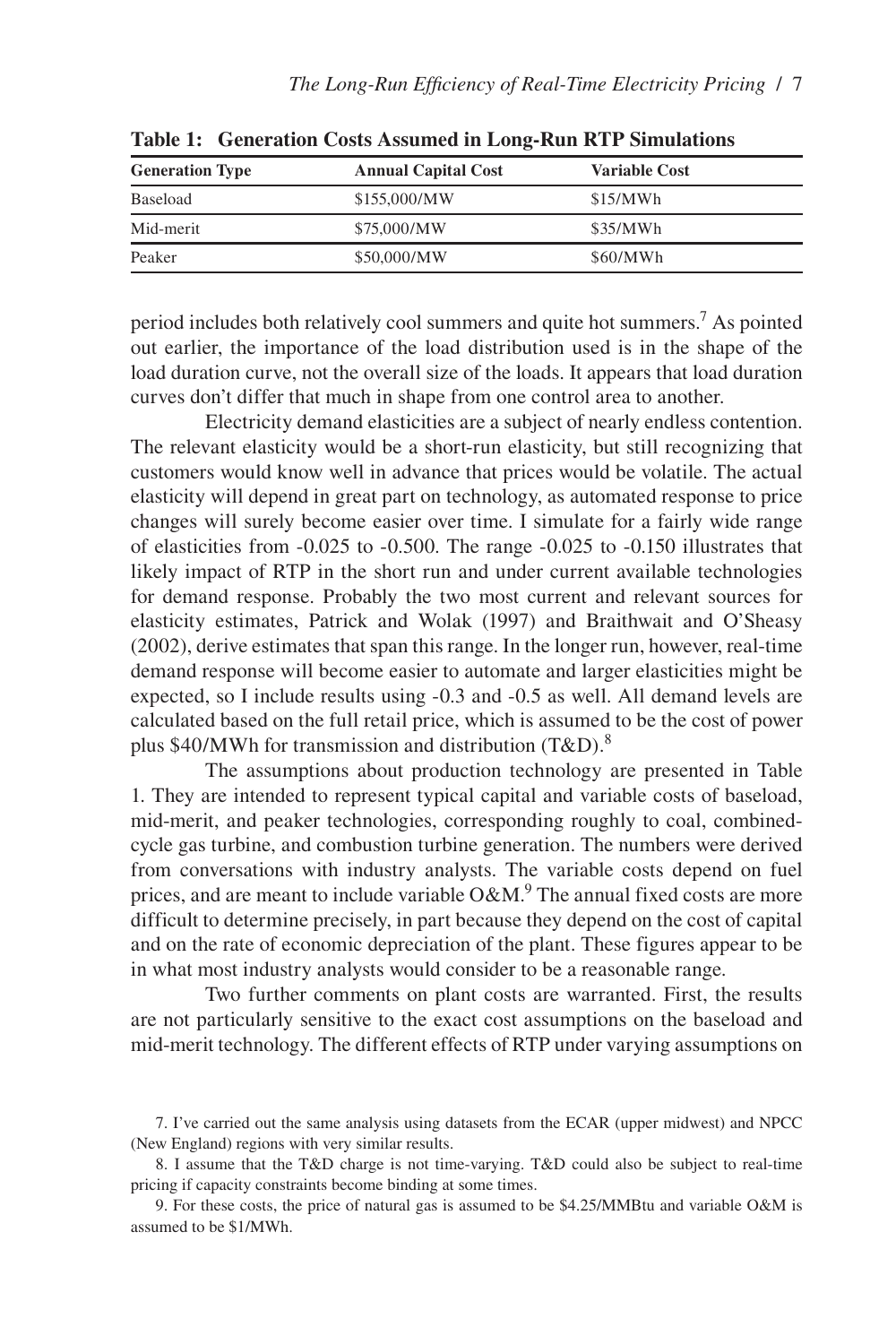elasticity and the share of customers on RTP are driven mostly from changes in the amount of peaker capacity that is built. In future analysis, I will include a range of cost assumptions. Second, this paper presents an easily-replicated algorithm for analyzing the long-run effect of introducing demand elasticity. For whatever cost assumptions the policy analyst believes are appropriate, this technique can be used to analyze the long-run implications.

# **4. SIMULATION RESULTS AND IMPLICATIONS**

The first line of Table 2 presents the equilibrium flat rate (\$79.68/ MWh, which includes \$40/MWh for transmission and distribution), as well as the capacity that is utilized in efficiently providing the demand under the flat rate, and the total energy consumed and cost of that energy. The remainder of the table presents the equilibrium capacities and information about equilibrium price distributions under scenarios with varying proportions of customers on RTP and with those customers exhibiting various demand elasticities. Within each simulation, demand has the same elasticity in all hours.

It is apparent from Table 2 that with even moderate demand elasticity, RTP will significantly change the composition of generation, as indicated in columns F, G, H and I. The greatest effect will be a large decline in the amount of installed peaker capacity (column H). Mid-merit capacity (column G) would likely also decline and baseload capacity (column F) would increase, though these changes would be small in comparison to the potential for drastic reductions in peaker capacity. Figure 1 shows the load duration curves for simulations with varying elasticities and one-third of customers on RTP.<sup>10</sup> The highest curve, representing all customers on a flat-rate tariff, has one hour in the upper left corner in which quantity hits 46928, which is the highest quantity demanded when all customers are on flat rates. Note that the other curves, representing differing demand elasticities for the one-third of demand on RTP, flatten out at different load levels, with lower peak demand levels associated with greater demand elasticity. For demands in these regions, the market clears "on the demand side," i.e., on the vertical portion of the supply curve (constant quantity, varying price). This illustrates the effect shown in column I in table 2: RTP has a very significant effect on the total capacity needed because for the highest demand periods, the market equilibrates by raising price rather than building additional generation capacity that is used for only a few hours per year.

A question that frequently arises with RTP is how high prices could get and whether "bill shock" during a high-price month would undermine the program. This concern, of course, is greatly mitigated by forward contracts and other financial instruments, as explained in Borenstein (forthcoming). Customers that hold fixed-quantity forward contracts can eliminate most price risk without reducing the strong price incentives on marginal purchases.

<sup>10.</sup> A load duration curve shows the number of hours (horizontal axis) in which the quantity demanded will be at least a certain level (vertical axis).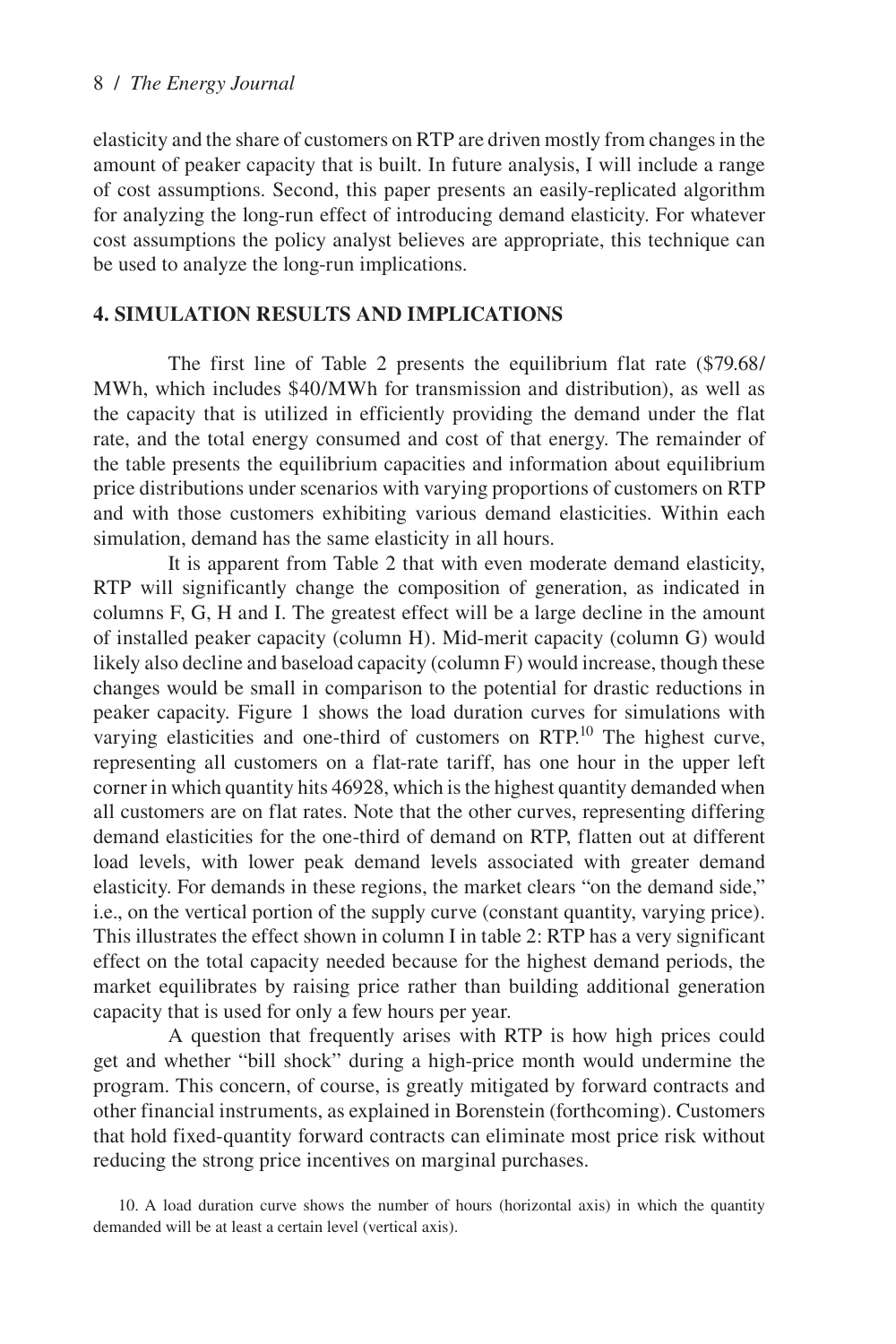|                      | Table 2: Capacity, |                                        | Price and Quantity Effects of RTP |                                        |                |               |                                     |                |                          |                                               |                              |                       |
|----------------------|--------------------|----------------------------------------|-----------------------------------|----------------------------------------|----------------|---------------|-------------------------------------|----------------|--------------------------|-----------------------------------------------|------------------------------|-----------------------|
| ⋖                    | $\mathbf{u}$       | $\cup$                                 | $\mathbf{\Omega}$                 | $\boxed{\underline{\mathbf{L}}}$       | $\mathbf{L}$   | ن             | Ξ                                   |                |                          | ×                                             | ┙                            | $\geq$                |
| ticity<br>$Elas -$   | Share on<br>RTP    | Total Annual<br>Consumed<br>Energy     | Total Annual<br>Energy<br>Bill    | $(\frac{$}{N}$ MWh $)$<br>Rate<br>Flat | Base-<br>Load  | Merit<br>Мid- | EQUILIBRIUM CAPACITY (MW)<br>Peaker | Total          | Price<br>Peak            | PRICE DURATION CURVE<br>$Avg$ Hrs<br>per year | of annual<br>Pctg            | of annual<br>Pctg     |
|                      | All On Flat Rate   | (MWh million) (\$ million)             |                                   |                                        |                |               |                                     |                | $(\frac{$}{\text{MWh}})$ | at Peak                                       | bill from                    | bill from             |
|                      | 0.000              | 095,835<br>231(                        | 9,170,521,267                     | 79.68                                  | 26984          | 5384          | 14560                               | 46928          |                          | $($ of $8760)$<br>Quantity                    | in sample<br>top 10<br>hours | in sample<br>top hour |
|                      | Some On RTP        |                                        |                                   |                                        |                |               |                                     |                |                          |                                               |                              |                       |
| $-0.025$             | 0.333              | 231,405,274                            | 9,048,736,469                     | 79.65                                  | 27028          | 5341          | 12038                               | 44407          | 90772                    |                                               | $60.8\%$                     | 22.0%                 |
| $-0.025$<br>$-0.025$ | 0.666<br>0.999     | 231,691,153<br>231,933,022             | 8,871,844,654<br>8,945,358,991    | 79.22<br>79.47                         | 27074<br>27118 | 5258<br>5184  | 10014<br>8603                       | 42346<br>40905 | 45292<br>19505           | $30\,$<br>$\mathcal{Q}$                       | $44.0\%$<br>23.5%            | $4.4\%$<br>$10.5\%$   |
| $-0.050$             | 0.333              | 231,711,476                            | 8,958,308,425                     | 79.52                                  | 27075          | 5258          | 10251                               | 42584          | 54052                    | 25                                            | 48.3%                        | 12.6%                 |
| $-0.050$             | 0.666              | 232,212,872                            | 8,826,608,560                     | 79.08                                  | 27169          | 5113          | 7732                                | 40014          | 11890                    | 50                                            | 15.5%                        | 2.6%                  |
| $-0.050$             | 0.999              | 232,625,430                            | 8,739,797,966                     | 78.84                                  | 27256          | 4974          | 6176                                | 38406          | 4405                     | 157                                           | 6.6%                         | $0.9\%$               |
| $-0.100$             | 0.333              | 232,326,272                            | 8,848,470,458                     | 79.18                                  | 27178          | 5116          | 8074                                | 40368          | 18834                    | 84                                            | 21.6%                        | $4.2\%$               |
| $-0.100$             | 0.666<br>0.999     | 233,214,051<br>233,932,035             | 8,689,157,551                     | 78.73                                  | 27361          | 4837          | 5211                                | 37409          | 3038                     | 206                                           | $4.7\%$                      | 0.6%                  |
| $-0.100$             |                    |                                        | 8,572,879,071                     | 78.48                                  | 27531          | 4556          | 3364                                | 35451          | 1321                     | 348                                           | $2.2\%$                      | 0.3%                  |
| $-0.150$             | 0.333              | 232,953,671                            | 8,780,950,177                     | 78.97                                  | 27284          | 4978          | 6733                                | 38995          | 9302                     | 132                                           | 11.8%                        | $2.0\%$               |
| $-0.150$             | 0.666              | 234,209,237<br>235,202,138             | 8,594,016,415                     | 78.53                                  | 27554          | 4558          | 3568                                | 35680          | 1577                     | 328                                           | 2.5%                         | 0.3%                  |
| $-0.150$             | 0.999              |                                        | 8,455,153,100                     | 78.24                                  | 27799          | 4154          | 1573                                | 33526          | 752                      | 556                                           | $1.3\%$                      | $0.1\%$               |
| $-0.300$             | 0.333              | 234,955,611                            | 8,659,285,409                     | 78.68                                  | 27612          | 4564          | 4266                                | 36442          | 3505                     | 264                                           | $4.8\%$                      | 0.7%                  |
| $-0.300$             | 0.666              | 237,327,726                            | 8,409,265,790                     | 78.12                                  | 28133          | 3759          | 547                                 | 32439          | 647                      | 682                                           | $1.0\%$                      | $0.1\%$               |
| $-0.300$             | 0.999              | 238,825,409                            | 8,238,485,575                     | 77.59                                  | 28606          | 1786          | $\circ$                             | 30392          | 340                      | 1891                                          | $0.6\%$                      | $0.1\%$               |
| $-0.500$             | 0.333              | 237,926,466                            | 8,576,661,386                     | 78.47                                  | 28062          | 4026          | 2361                                | 34449          | 2302                     | 438                                           | $3.1\%$                      | $0.4\%$               |
| $-0.500$             | 0.666<br>0.999     | 17,384<br>241,5 <sup>r</sup><br>243,11 | 8,289,753,486                     | 77.58                                  | 28942          | 1445          |                                     | 30387          | 370                      | 2006                                          | $0.6\%$                      | $0.1\%$               |
| $-0.500$             |                    | 10,229                                 | 8,139,900,836                     | 76.73                                  | 28986          | $\circ$       |                                     | 28986          | 209                      | 5498                                          | 0.3%                         | $0.0\%$               |

| The Long-Run Efficiency of Real-Time Electricity Pricing / 9 |  |
|--------------------------------------------------------------|--|
|--------------------------------------------------------------|--|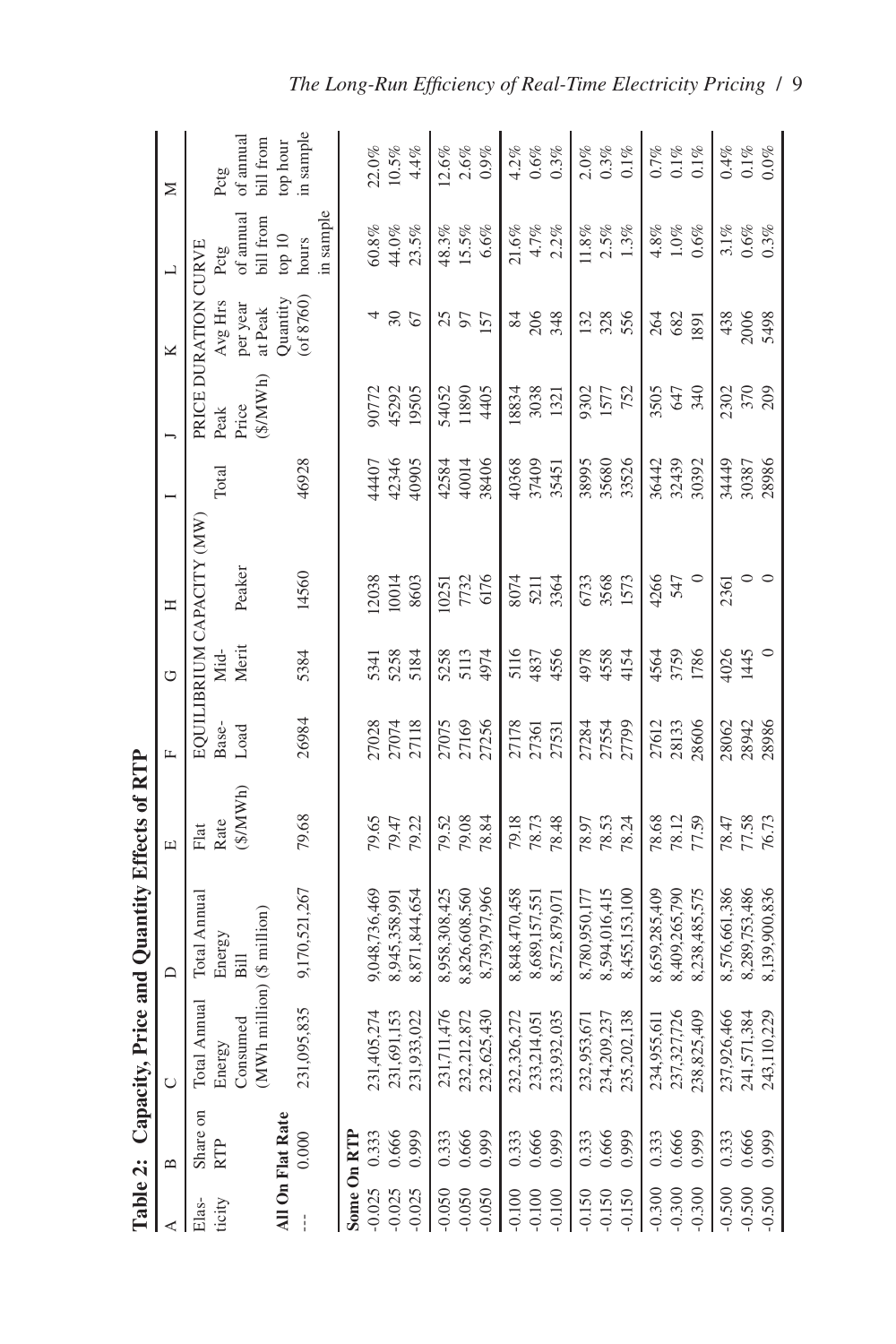

**Figure 1: Load Duration Curve with Varying Demand Elasticities of RTP Customers (1/3 of total demand on RTP, 2/3 on flat-rate tariff)**

Setting aside hedging instruments, however, it is apparent from Table 2, columns J, K, L and M, that an RTP program could yield very high prices for a few hours. With very inelastic demand, the prices would be extremely high in some hours. The reason for these high prices is shown in column K, which shows the average number of hours per year in which all capacity was used and, thus, the price was above the marginal cost of a peaker plant. With extremely inelastic demand, the peaker plants must recover all of their fixed costs over just a few hours per year, so spectacular price spikes are dictated. But taken in the context of the annual bill, even the very high prices seem more manageable. With a demand elasticity of -0.1, column L shows that the highest price hour would amount to 4.2% of the annual bill. Column M indicates that the 10 most expensive hours of the 5-year period, if they all occurred in a single month, would account for about 22% of the annual bill. Although these amounts would be substantial in monthly bills, the suggestion that a customer would find that half or more of its bill occurs in two or three hours is not consistent with my findings. $^{11}$ 

11. Note that unlike the surplus comparisons I make below, this comparison is to the total bill including non-energy (T&D) components of the bill. This seems appropriate given that the concern is bill shock. Roughly half of the total bill is energy and the remainder is T&D.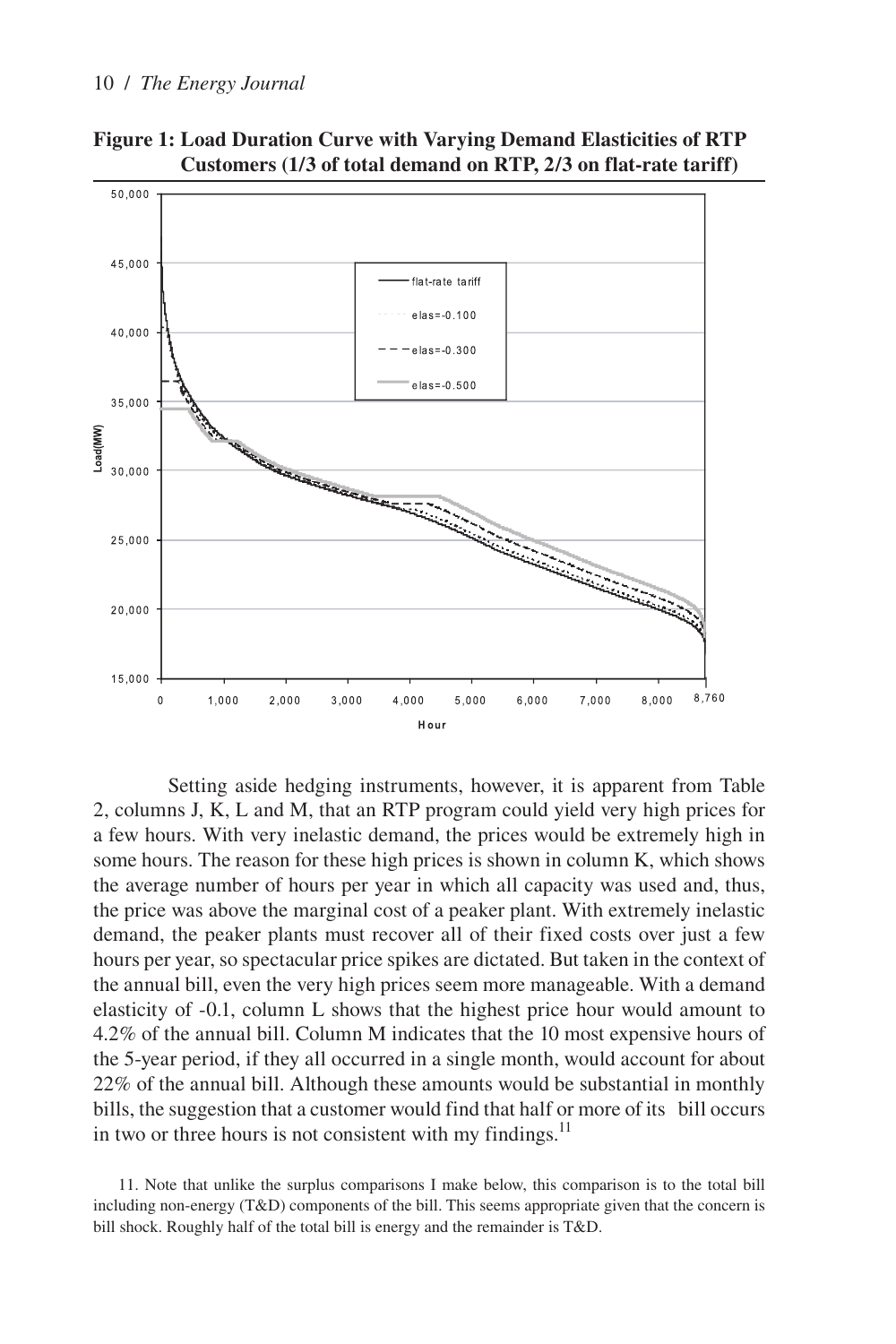Before leaving table 2, it is worth pointing out that RTP is not an energy conservation program. In these simulations, the aggregate energy consumed actually increases slightly  $(0\% - 2\%)$ , though that this could be due to the constantelasticity demand function; in theory, total quantity consumed could increase or decrease. By lowering off-peak prices and lowering overall average prices, there is a real possibility that RTP would stimulate increased aggregate consumption of electricity.

The overall effect of RTP on social welfare is presented in Table 3. Because I use constant-elasticity demand curves, for which total consumer surplus is undefined, I evaluate the effects by calculating the *change* in consumer surplus from the flat-rate tariff consumer's faced before RTP was introduced. Thus, the equation for aggregate change in consumer surplus over the H hours simulated is:

$$
\Delta CS = (1 - \alpha) \sum_{h=1}^{H} \frac{A_h}{\varepsilon + 1} \cdot (\hat{P}^{\varepsilon + 1} - \overline{P}^{\varepsilon + 1}) + \alpha \sum_{h=1}^{H} \frac{A_h}{\varepsilon + 1} \cdot (\hat{P}^{\varepsilon + 1} - P_h^{\varepsilon + 1}) \tag{2}
$$

where  $\hat{P}$  is the flat rate prior to introduction of RTP and  $\overline{P}$  is the flat rate in equilibrium after  $\alpha$  share of demand is on RTP. The A, for each hour are set so as to include the actual quantity demanded at a price of  $\hat{P}$ , as described earlier.

The annual average Δ*CS* is shown in column C of table 3. Columns E and G break out that number into the two terms in equation (2), which represent the change in surplus, still compared to having everyone on flat rate, for customers who stay on flat rate (column E) and for customers who move to RTP (column G).

It is immediately clear that the surplus gains from real-time pricing are substantial, even if demand of customers on RTP is quite inelastic. With an elasticity of only -0.025, the surplus gain from putting one-third of demand on RTP, shown in column C, is over \$100 million per year. To give these figures some context, in 2001 the state of California appropriated \$35 million as a *one time* cost of installing real-time meters for the largest customers in the state, representing slightly under one-third of total demand. That isn't the only cost of switching these customers to RTP, since billing systems must be changed as well, but there are also other benefits to the meters, including remote meter reading that can yield big labor savings. Nonetheless, as shown in column D, the savings are still a fairly modest share of the total energy cost for the system, less than 10% for all but the most optimistic case, and quite possibly less than 5%. Still, as discussed in section 6, the long-run energy market impact analyzed here is only one part of the value of RTP.

It is also clear that the total surplus gains from RTP are highly non-linear in both the elasticity of demand and the share of demand that is on RTP. There are diminishing returns to both greater elasticity and a greater share of demand on RTP. For most elasticities, putting one-third of demand on RTP achieves more than one-half the benefits of putting all demand on RTP. For any given  $\alpha > 0$ , a demand elasticity of -0.05 generates more than half the benefits of a demand elasticity of -0.15.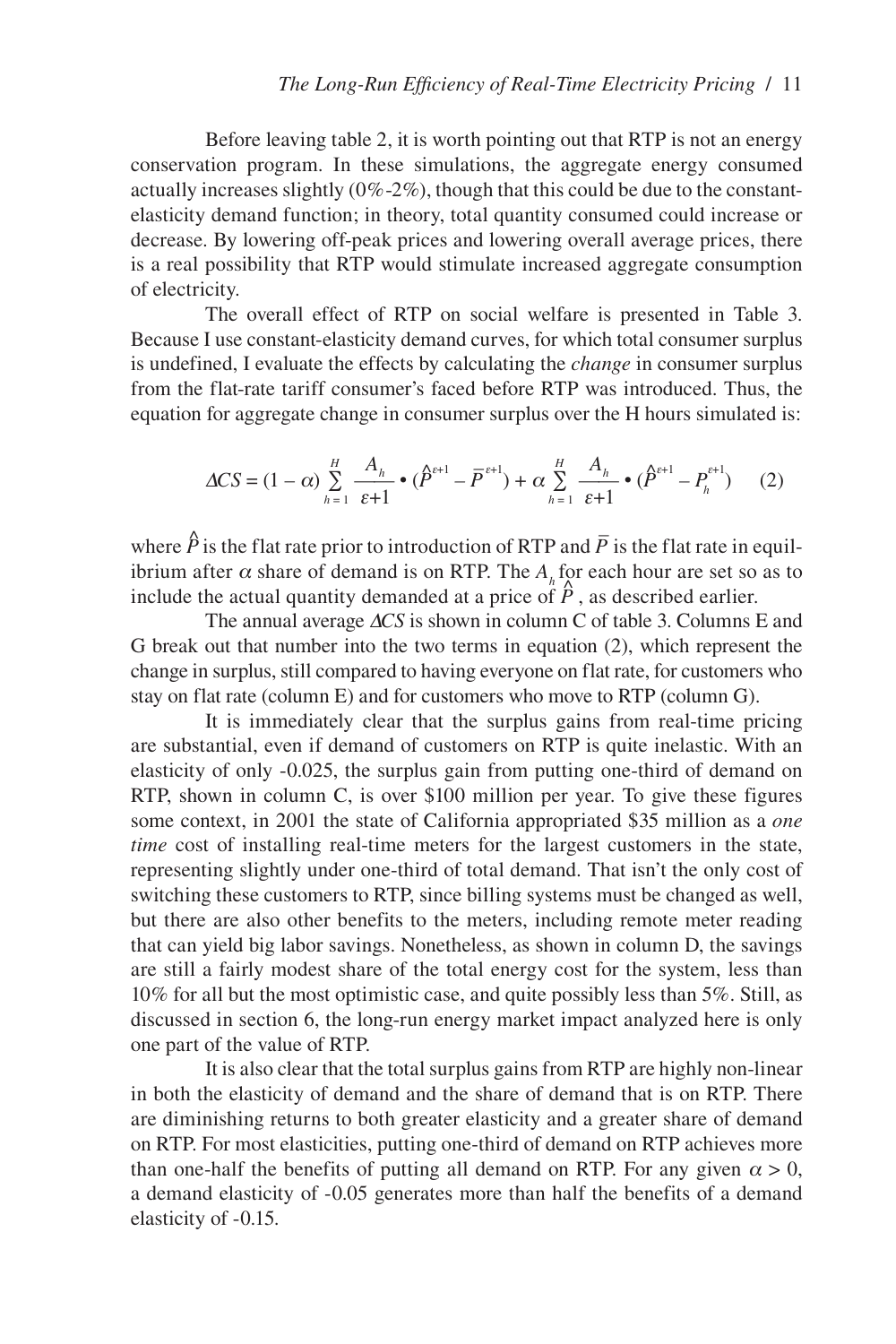|                 |                 | Table 3: Welfare Effects of RTP                                                         |                                                                    |                                                          |                                                            |                                                                          |                                                                            |                                                                             |                                           |
|-----------------|-----------------|-----------------------------------------------------------------------------------------|--------------------------------------------------------------------|----------------------------------------------------------|------------------------------------------------------------|--------------------------------------------------------------------------|----------------------------------------------------------------------------|-----------------------------------------------------------------------------|-------------------------------------------|
| ⋖               | $\mathbf{u}$    |                                                                                         | $\Box$                                                             | $\boxed{\underline{\mathbf{L}}}$                         | 匚                                                          | ٣                                                                        | Ξ                                                                          |                                                                             |                                           |
| ticity<br>Elas- | Share on<br>RTP | <b>Total Surplus</b><br>Change from<br>All on Flat<br>Annual<br>$\widehat{\mathcal{F}}$ | as percentage<br>TS Change<br>energy bill<br>of original<br>Annual | of Customers<br>on Flat Rate<br>CS Change<br>Annual<br>⊕ | "per customer"<br>on Flat Rate<br>CS change<br>Annual<br>⊕ | of Customers<br>CS Change<br>$\overline{on}$ RTP<br>Annual<br>$\bigcirc$ | "per customer"<br>CS change<br>$\overline{on}$ RTP<br>Annual<br>$\bigcirc$ | Incrementa<br>Surplus to<br>Switchers<br>Annual<br>$\widehat{\mathfrak{G}}$ | Incremental<br>Externality<br>Annual<br>⊕ |
| $-0.025$        | 0.666           | 271,333,946                                                                             | $1.2\%$                                                            | 16,195,248                                               | 3                                                          | 189,604,862                                                              | 2,715                                                                      | 74,262,205                                                                  | $-8,728,369$                              |
| $-0.025$        | 0.999           | 205,800,109                                                                             | 2.2%                                                               | 107,052                                                  | 485                                                        | 271,226,894                                                              | 2,847                                                                      | 92,504,684                                                                  | 4,602,394                                 |
| $-0.025$        | 0.333           | 112,060,365                                                                             | 3.0%                                                               | 4,602,394                                                | 1,071                                                      | 107,457,97                                                               | 3,227                                                                      | 107,457,97                                                                  | 1,235,061                                 |
| $-0.050$        | 0.666           | 314,219,558                                                                             | $2.1\%$                                                            | 194,639                                                  | 373                                                        | 267,647,344                                                              | 4,019                                                                      | 121,402,546                                                                 | 24,879,553                                |
| $-0.050$        | 0.999           | 196,836,537                                                                             | 3.4%                                                               | 24,879,553                                               | 1,394                                                      | 388,122,219                                                              | 3,885                                                                      | 171,956,984                                                                 | $-4,019,525$                              |
| $-0.050$        | 0.333           | 388,316,857                                                                             | 4.2%                                                               | 46,572,214                                               | 1,946                                                      | 171,956,984                                                              | 5,164                                                                      | 82,941,297                                                                  | $-8,843,997$                              |
| $-0.100$        | 0.666           | 302,262,176                                                                             | 3.3%                                                               | 77,399,306                                               | 1,160                                                      | 224,862,870                                                              | 5,505                                                                      | 224,862,870                                                                 | 77,399,306                                |
| $-0.100$        | 0.333           | 439,987,363                                                                             | $4.8\%$                                                            | 276,546                                                  | 2,765                                                      | 366,621,072                                                              | 5,375                                                                      | 144,668,903                                                                 | $-6,943,716$                              |
| $-0.100$        | 0.999           | 537,284,137                                                                             | 5.9%                                                               | 73,366,291                                               | 2,197                                                      | 537,007,592                                                              | 6,753                                                                      | 105,855,899                                                                 | $-8,559,124$                              |
| $-0.150$        | 0.666           | 647,620,518                                                                             | $4.0\%$                                                            | 108,757,099                                              | 2,669                                                      | 441,815,214                                                              | 6,479                                                                      | 126,883,966                                                                 | 108,757,099                               |
| $-0.150$        | 0.999           | 530,960,593                                                                             | $5.8\%$                                                            | 89,145,379                                               | 3,332                                                      | 647,287,329                                                              | 7,852                                                                      | 166,610,585                                                                 | $-5,888,475$                              |
| $-0.150$        | 0.333           | 370,238,483                                                                             | $7.1\%$                                                            | 333,189                                                  | 1,631                                                      | 261,481,384                                                              | 6,634                                                                      | 261,481,384                                                                 | $-10,224,041$                             |
| $-0.300$        | 0.666           | 730,577,275                                                                             | 5.6%                                                               | 154,467,302                                              | 2,316                                                      | 354,921,329                                                              | 10,658                                                                     | 354,921,329                                                                 | $-17,547,706$                             |
| $-0.300$        | 0.333           | 888,877,347                                                                             | $8.0\%$                                                            | 484,978                                                  | 3,612                                                      | 888,392,369                                                              | 9,158                                                                      | 227,848,668                                                                 | 154,467,302                               |
| $-0.300$        | 0.999           | 509,388,631                                                                             | 9.7%                                                               | 120,644,221                                              | 4,850                                                      | 609,933,053                                                              | 8,893                                                                      | 175,847,779                                                                 | $-6,660,025$                              |
| $-0.500$        | 0.666           | 922,328,312                                                                             | $7.0\%$                                                            | 162,892,786                                              | 2,808                                                      | 1,098,124,316                                                            | 13,640                                                                     | 203,636,356                                                                 | $-5,371,466$                              |
| $-0.500$        | 0.999           | 1,098,811,460                                                                           | $10.1\%$                                                           | 187,262,169                                              | 4,877                                                      | 759,435,525                                                              | 11,403                                                                     | 454,210,554                                                                 | 187,262,169                               |
| $-0.500$        | 0.333           | 641,472,723                                                                             | $12.0\%$                                                           | 687,144                                                  | 6,871                                                      | 454,210,554                                                              | 10,992                                                                     | 286,227,054                                                                 | $-27,153,207$                             |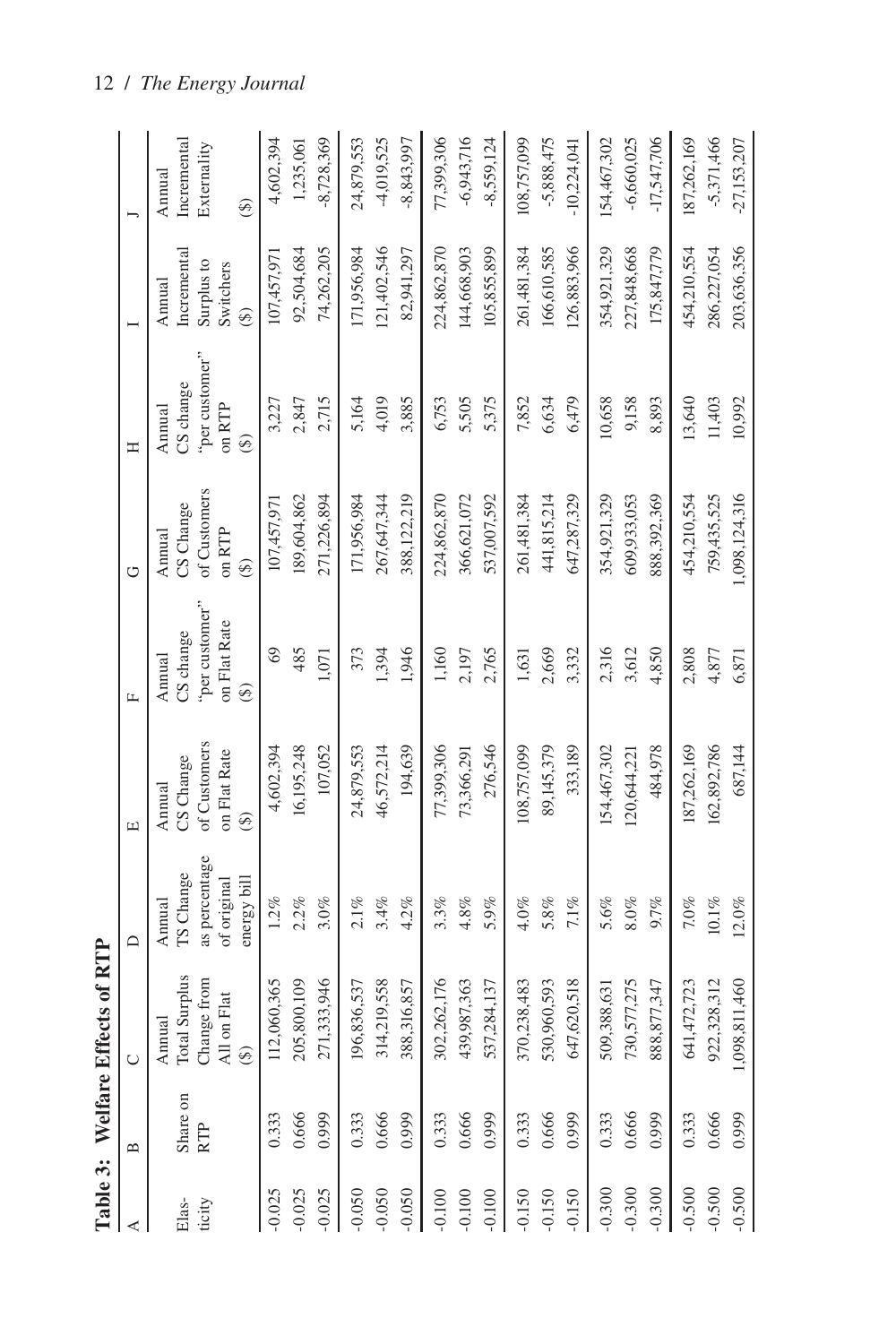Decomposing the change in total surplus reveals two effects that BH demonstrate theoretically. First, column E shows that flat-rate customers are made better off by other customers moving to RTP. Column F calculates the "per capita" benefit for a hypothetical customer who makes up 0.001% of the total demand  $(D_h(p_h))$  in any given hour.<sup>12</sup> This customer on flat rate billing benefits as an increasing share of other customers moves to RTP. This effect is frequently argued by parties who advocate subsidizing RTP participants.

A second effect, however, suggests that policy is not always wise: as demonstrated theoretically by BH, customers moving to RTP harm other customers who are already on RTP. This is shown numerically in column H, which presents the "per capita'" benefit of a customer (again representing 0.001% of total demand) on RTP when the total share of customers on RTP is the  $\alpha$  in column B. We see that the benefits to a customer on RTP decline as more customers switch to RTP. In fact, the overall externality from a group of customers moving to RTP can be positive or negative, as shown in column J.13

#### **4.1 Elasticity Varying with Demand Level**

In the simulations presented thus far, the elasticity of demand has been the same in all periods, the case in which BH show that the equilibrium flat rate will be equal to the optimal flat rate. BH also show that if demand elasticity is greater in high-demand periods than in low-demand periods, the equilibrium flat rate will be below its optimal level. BH demonstrate that in that case it is theoretically possible that moving more customers on to RTP could lower longrun equilibrium total surplus.

I simulate this case by allowing elasticity of demand to vary with the level of demand, where the level is indicated by the quantity demanded if all customers were charged the flat rate.<sup>14</sup> The elasticity of demand varies linearly with demand level, in this case from 50% of the original demand elasticity for the lowest demand level to 192% of the original demand elasticity for the highest demand level. These boundaries were chosen so that the demand-weighted average elasticity is equal to the original demand elasticity in order to allow some comparability to the previous simulations.

Omitting a few of the columns, table 4 presents results comparable to tables 2 and 3, but for simulations in which demand is more elastic at higher demand levels. In fact, the introduction of RTP yields greater benefits in this case

<sup>12.</sup> This would be a customer with a peak demand of about 450kW. In California, there were approximately 8,000 customers of at least this size during the sample period.

<sup>13.</sup> BH show that the net externality from a *marginal* change in  $\alpha$  is zero when demand in all periods has the same elasticity. There is a non-zero net externality in the cases shown here because the change is not incremental: Some of the externality of any one customer switching to RTP is captured by other customers in the switching group, so is not an externality from the group as a whole.

<sup>14.</sup> As explained above, this is by assumption the actual CAISO load during each hour.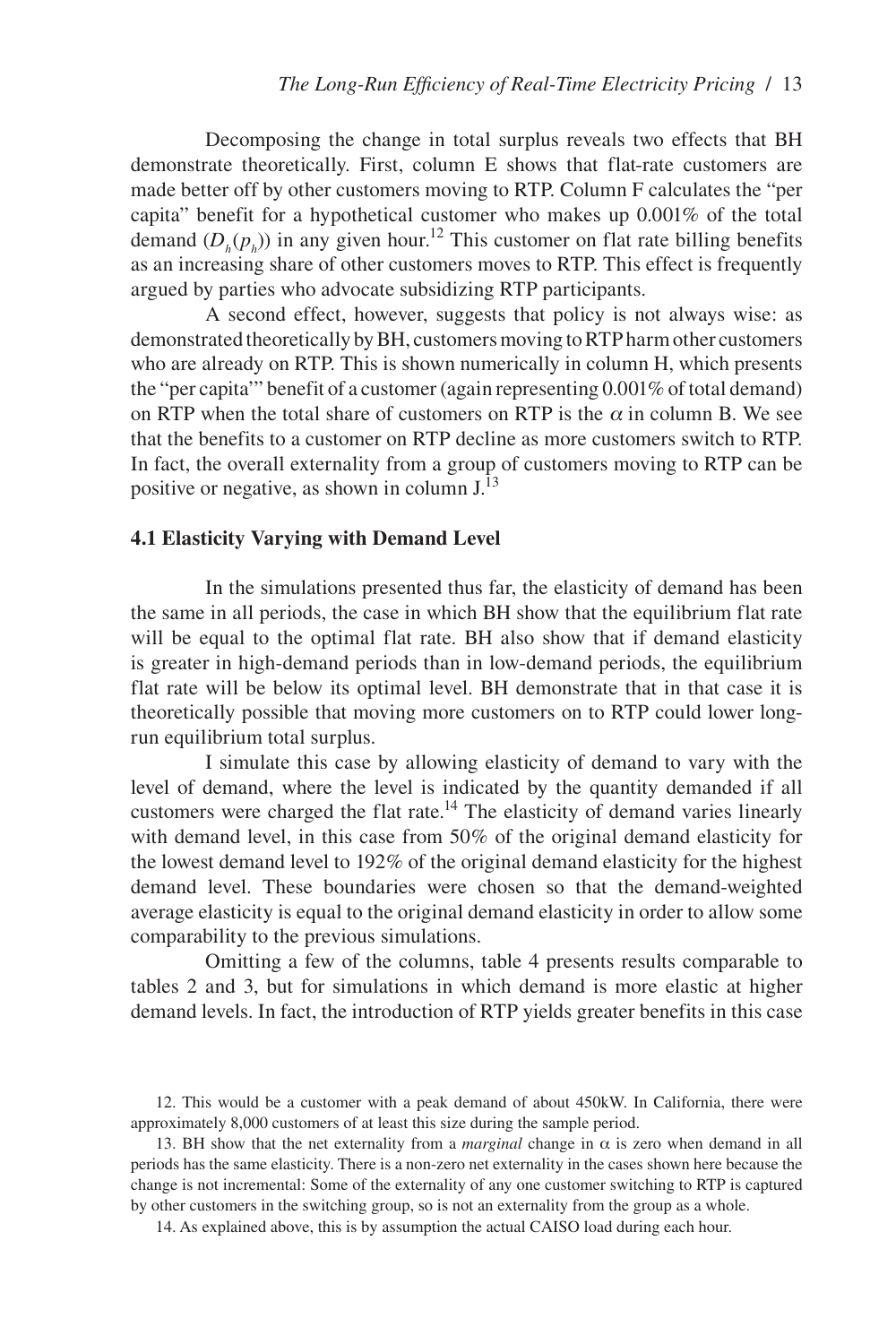|                 | Table 4: Larger El |                                                                 | lasticity with Higher Demand              |                                     |                                   |                              |                              |                                                 |               |                           |             |       |
|-----------------|--------------------|-----------------------------------------------------------------|-------------------------------------------|-------------------------------------|-----------------------------------|------------------------------|------------------------------|-------------------------------------------------|---------------|---------------------------|-------------|-------|
| ⋖               | $\mathbf{u}$       | $\cup$                                                          | $\mathbf{\Omega}$                         | Е                                   | $\mathbf{L}$                      | ٣                            | Ξ                            |                                                 | J             | ≍                         | ┙           | Σ     |
| ticity<br>Elas- | Share on<br>RTP    | Total Surplus<br>nge from<br>on Flat<br>Chai<br>$\overline{AB}$ | of Customers<br>on Flat Rate<br>CS Change | of Customers<br>CS Change<br>on RTP | Total Energy<br>Consumed<br>(MWh) | Energy<br>Bill (\$)<br>Total | TS Chg<br>as pctg<br>of orig | $(\frac{$}{W}\times\mathbf{M})$<br>Rate<br>Flat | Base-<br>Load | CAPACITY<br>Merit<br>Mid- | Peaker      | Total |
|                 | All On Flat Rate   |                                                                 |                                           |                                     |                                   |                              | energy<br>Бil                |                                                 |               |                           |             |       |
|                 | 0.000              |                                                                 |                                           |                                     | 231,095,835                       | 9,170,521,267                |                              | 79.68                                           | 26984         | 5384                      | 14560       | 46928 |
|                 | Some On RTP        |                                                                 |                                           |                                     |                                   |                              |                              |                                                 |               |                           |             |       |
| $-0.025$        | 0.333              | 185,012,684                                                     | 24,753,508                                | 160,259,175                         | 231,299,627                       | 8,960,830,174                | $2.0\%$                      | 79.52                                           | 27028         | 5320                      | 10396       | 42744 |
| $-0.025$        | 0.666              | ,445,187<br>290                                                 | 45,902,053                                | 244,543,133                         | 231,410,802                       | 8,834,577,684                | $3.2\%$                      | 79.09                                           | 27073         | 5246                      | 8031        | 40350 |
| $-0.025$        | 0.999              | 501,597<br>354,                                                 | 190,899                                   | 354,310,698                         | 231,466,667                       | 8,752,105,413                | 3.9%                         | 78.85                                           | 27116         | 5167                      | <b>6611</b> | 38894 |
| $-0.050$        | 0.333              | ,563,402<br>279,                                                | 77,004,082                                | 202,559,320                         | 231,471,033                       | 8,851,986,763                | $3.0\%$                      | 79.18                                           | 27077         | 5248                      | 8324        | 40649 |
| $-0.050$        | 0.666              | 397,074,357                                                     | 71,576,380                                | 325,497,977                         | 231,606,958                       | 8,700,275,606                | 4.3%                         | 78.75                                           | 27167         | 5093                      | 5720        | 37980 |
| $-0.050$        | 0.999              | ,254,443<br>476,                                                | 266,271                                   | 475,988,172                         | 231,655,045                       | 8,591,255,016                | $5.2\%$                      | 78.53                                           | 27251         | 4946                      | 4036        | 36233 |
| $-0.100$        | 0.333              | 877,312<br>381                                                  | 26,459,616                                | 255,417,696                         | 231,802,179                       | 8,731,108,942                | 4.2%                         | 78.86                                           | 27181         | 5105                      | 6141        | 38427 |
| $-0.100$        | 0.666<br>0.999     | ,647,468<br>528,                                                | 97,383,322                                | 431,264,146                         | 231,966,565                       | 8,530,420,782                | $5.8\%$                      | 78.42                                           | 27357         | 4798                      | 3087        | 35242 |
| $-0.100$        |                    | ,606,056<br>631                                                 | 359,894                                   | 631,246,162                         | 231,970,742                       | 8,382,906,188                | 6.9%                         | 78.12                                           | 27520         | 4497                      | 1241        | 33258 |
| $-0.150$        | 0.333              | 449,991<br>450,                                                 | 51,066,725                                | 299,383,266                         | 232.154.887                       | 8,651,179,570                | 4.9%                         | 78.70                                           | 27288         | 4958                      | 4768        | 37014 |
| $-0.150$        | 0.666<br>0.999     | ,625,868<br>621                                                 | 115,027,545                               | 506,598,324                         | 232,347,230                       | 8,412,227,233                | $6.8\%$                      | 78.19                                           | 27548         | 4510                      | 1472        | 33530 |
| $-0.150$        |                    | ,093,305<br>742                                                 | 430,021                                   | 741,663,284                         | 232,300,973                       | 8,239,591,317                | $8.1\%$                      | 77.82                                           | 27782         | 3716                      | $\circ$     | 31498 |
| $-0.300$        | 0.333              | 538,248<br>588,                                                 | 191,696,925                               | 396,841,323                         | 233,366,127                       | 8,503,667,355                | 6.4%                         | 78.44                                           | 27616         | 4534                      | 2329        | 34479 |
| $-0.300$        | 0.666              | 804,128<br>812,                                                 | 157,464,303                               | 655,339,825                         | 233,634,657                       | 8,196,068,488                | $8.9\%$                      | 77.65                                           | 28123         | 2673                      | $\circ$     | 30796 |
| $-0.300$        | 0.999              | 596,870<br>951                                                  | 603,932                                   | 950,992,938                         | 233,361,253                       | 8,008,016,774                | 10.4%                        | 77.08                                           | 28560         | 603                       | $\circ$     | 29163 |
| $-0.500$        | 0.333              | ,407,144<br>713,                                                | 215,805,278                               | 497,601,865                         | 235,355,289                       | 8,401,517,798                | $7.8\%$                      | 78.29                                           | 28058         | 3994                      | 577         | 32629 |
| $-0.500$        | 0.666              | 971,233,473                                                     | 198,634,806                               | 772,598,667                         | 235,752,041                       | 8,063,581,334                | $10.6\%$                     | 77.13                                           | 28911         | 343                       | $\circ$     | 29254 |
| $-0.500$        | 0.999              | 1,112,675,961                                                   | 788,031                                   | 1,111,887,930                       | 235,191,765                       | 7,915,433,819                | 12.1%                        | 76.31                                           | 28304         | $\circ$                   | $\circ$     | 28304 |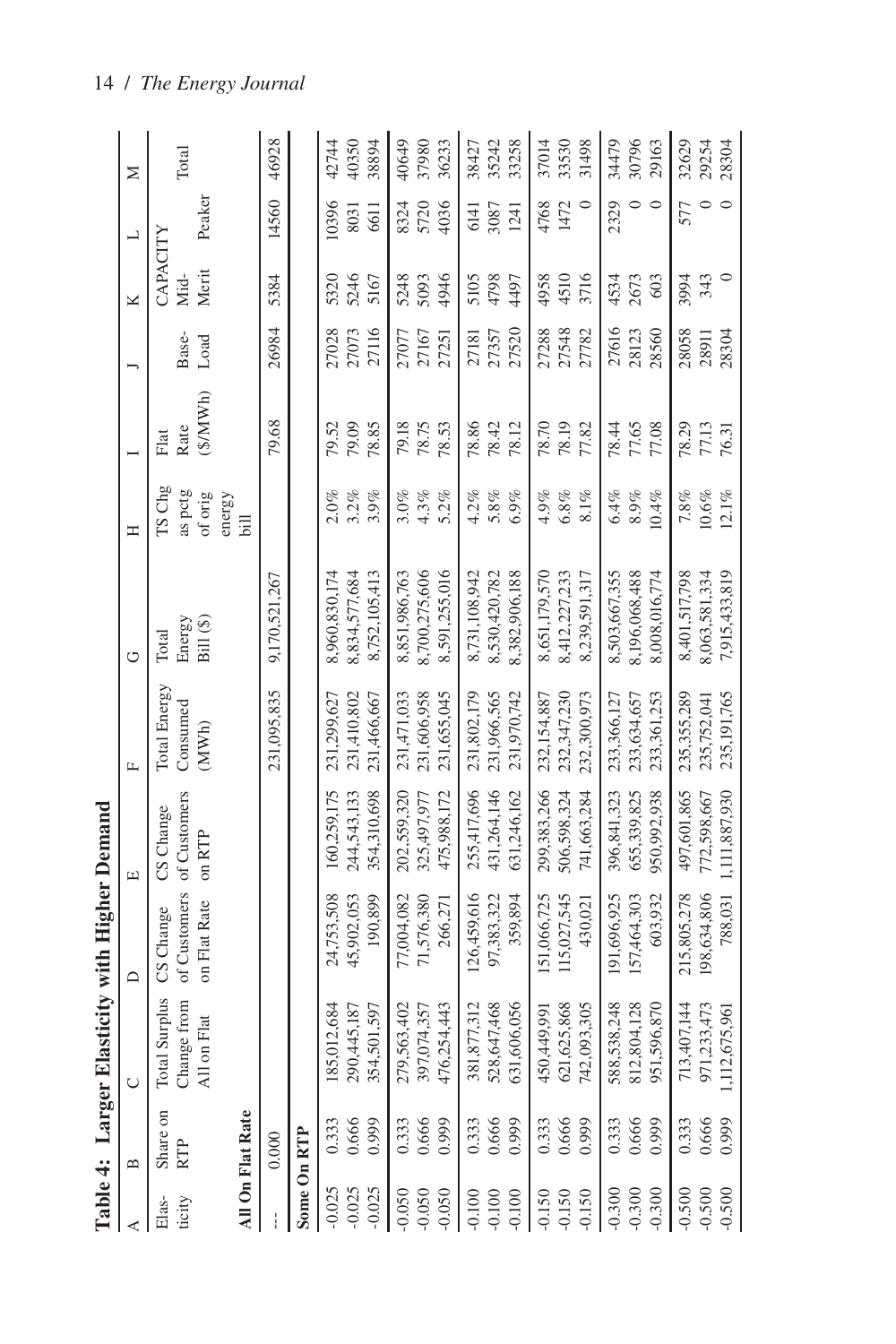than the base case in which elasticity is the same in all periods. The reason is clear from looking at the equilibrium capacities. Elasticity in the peak periods is what drives the reduction in peaker capacity when customers move to RTP. This effect is larger when demand elasticity is greater in the peaks. So, having greater elasticity in peak periods means both greater demand response when there is more demand and a larger change in the equilibrium level of capacity, both of which contribute to a greater surplus gain from moving to RTP.

Table 5 presents the opposite case, in which demand is more elastic in low-demand periods than in high demand periods. The elasticity of demand varies linearly with demand level, in this case from 127% of the original demand elasticity for the lowest demand level to 50% of the original demand elasticity for the highest demand level. These boundaries were again chosen so that the demand-weighted average elasticity is equal to the original demand elasticity.

BH demonstrate that when elasticity is greater in low demand periods, the equilibrium flat rate will be above optimal and increasing the share of customers on RTP must necessarily increase total surplus. Nonetheless, the surplus gains in this case are smaller than in the base case, and much smaller than in the case in which demand is more elastic at peak times. The result follows intuitively after recognizing that inelastic demand during peak times means that RTP has less effect of reducing the amount of peaker capacity necessary to meet demand.

#### **4.2 The Efficiency of RTP with Heterogeneous Customers**

Throughout this analysis, I have assumed that all customers have identical demand patterns. Technically, this means that each customer's demand function is a fixed proportion of the aggregate demand function  $D_{hi}(P_h) = \gamma_h \cdot A_h \cdot p_h^{\varepsilon_h}$ <sup>15</sup> One might ask how the results would change if customers differed in their demand patterns.

I do not carry out a complete exploration of this complex topic, but a few observations are useful. First, if the customers switching to RTP are chosen randomly from the population as a whole, and each customer is small relative to the aggregate demand, then the results presented here will apply. The aggregate wholesale demand will still be approximately  $\tilde{D}_h(p_h, \bar{p}) = \alpha \cdot A_h \cdot p_h^{\epsilon_h} + (1 - \alpha)$ •  $A_h \cdot \overline{p}^{\varepsilon_h}$ .

More interesting, however, is the recognition that the RTP adopters are likely to differ from the population on average in two important ways. First, they are likely to have demand profiles that, even absent any adjustment to RTP prices, are less peaky at high-demand times than the aggregate demand. These are the customers who cross-subsidize the peaky-demand customers when all are under a common flat-rate tariff. RTP gives them an opportunity to reduce or end this

<sup>15.</sup> Note that this means that the demand *function* is a fixed proportion of the aggregate demand *function*. Because different customers face different prices in a given hour – depending on whether they are on a fixed-rate tariff or RTP – this does not mean that a given customer will consume the same share of total system quantity in all hours.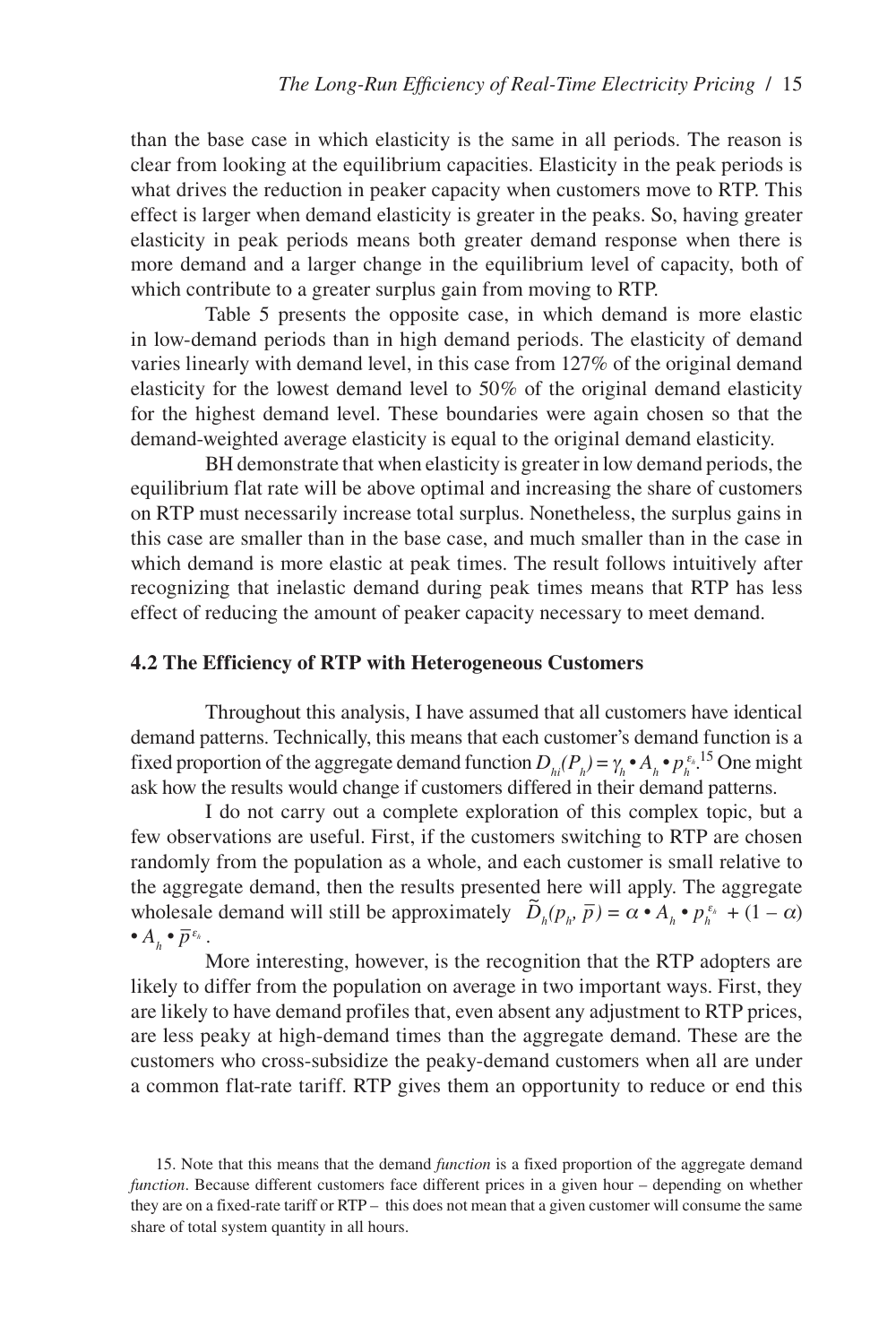|                      |                 | Table 5: Smaller Elasticity with Higher Demand                         |                                           |                                     |                                   |                           |                                   |                                |       |                           |                |       |
|----------------------|-----------------|------------------------------------------------------------------------|-------------------------------------------|-------------------------------------|-----------------------------------|---------------------------|-----------------------------------|--------------------------------|-------|---------------------------|----------------|-------|
| ⋖                    | $\mathbf{a}$    | $\cup$                                                                 | $\Box$                                    | 凹                                   | L.                                | ٣                         | Ξ                                 |                                | J     | ≍                         | $\overline{a}$ | ⋝     |
| ticity<br>Elas-      | Share on<br>RTP | <b>Total Surplus</b><br>nge from<br>on Flat<br>Chai<br>$\overline{AB}$ | of Customers<br>on Flat Rate<br>CS Change | of Customers<br>CS Change<br>on RTP | Total Energy<br>Consumed<br>(MWh) | Total Energy<br>Бill<br>⊕ | $TS$ $C$ hg<br>as pctg<br>of orig | $(S/MWh)$ Load<br>Rate<br>Flat | Base- | CAPACITY<br>Merit<br>Mid- | Peaker         | Total |
| All On Flat Rate     |                 |                                                                        |                                           |                                     |                                   |                           | energy<br>liid                    |                                |       |                           |                |       |
|                      | 0.000           |                                                                        |                                           |                                     | 231,095,835                       | 9,170,521,267             |                                   | 79.68                          | 26984 | 5384                      | 14560          | 46928 |
| Some On RTP          |                 |                                                                        |                                           |                                     |                                   |                           |                                   |                                |       |                           |                |       |
| $-0.025$             | 0.333           | 60,973,382                                                             |                                           | 60,973,382                          | 231,456,637                       | 9,109,076,008             | $0.7\%$                           | 79.68                          | 27028 | 5359                      | 13169          | 45556 |
| $-0.025$             | 0.666<br>0.999  | 121,784,247                                                            | 2,460,451                                 | 119,323,796                         | 231,815,267                       | 9,047,779,004             | $1.3\%$                           | 79.65                          | 27074 | 5268                      | 11952          | 44294 |
| $-0.025$             |                 | 7,024,608<br>177                                                       | 22,150                                    | 177,002,458                         | 232,164,082                       | 8,992,105,924             | 1.9%                              | 79.58                          | 27119 | 5192                      | 10819          | 43130 |
| $-0.050$             | 0.333           | 118,437,413                                                            | 4,494,537                                 | 113,942,876                         | 231,821,793                       | 9,052,836,335             | $1.3\%$                           | 79.65                          | 27074 | 5268                      | 2051           | 44393 |
| $-0.050$             | 0.666<br>0.999  | 220,414,820<br>297,190,391                                             | 14,073,842                                | 206,340,978                         | 232,522,183                       | 8,950,840,222             | $2.4\%$                           | 79.50                          | 27168 | 5124                      | 9953           | 42245 |
| $-0.050$             |                 |                                                                        | 98,205                                    | 297,092,186                         | 233,161,482                       | 8,873,523,930             | $3.2\%$                           | 79.26                          | 27259 | 4993                      | 8381           | 40633 |
| $-0.100$             | 0.333           |                                                                        | 21,371,969                                | 189,295,684                         | 232,564,028                       | 8,965,285,145             | 2.3%                              | 79.54                          | 27171 | 5121                      | 10221          | 42513 |
| $-0.100$<br>$-0.100$ | 0.666<br>0.999  | 210,667,653<br>349,596,306                                             | 43,941,433                                | 305,654,873                         | 233,890,389                       | 8,828,532,614             | $3.8\%$                           | 79.11                          | 27360 | 4859                      | 7407           | 39626 |
|                      |                 | 4,180,558<br>$\dot{4}$                                                 | 193,792                                   | 443,986,766                         | 235,055,299                       | 8,734,565,308             | $4.8\%$                           | 78.84                          | 27536 | 4592                      | 5607           | 37735 |
| $-0.150$             | 0.333           | 280,447,527                                                            | 47.059.933                                | 233,387,593                         | 233,332,159                       | 8,903,748,804             | 3.1%                              | 79.37                          | 27273 | 4989                      | 8874           | 41136 |
| $-0.150$             | 0.666<br>0.999  | 439,799,926                                                            | 62,288,190                                | 377,511,736                         | 235,253,128                       | 8,749,697,717             | $4.8\%$                           | 78.87                          | 27554 | 4587                      | 5783           | 37924 |
| $-0.150$             |                 | 2,454,609<br>552                                                       | 246,286                                   | 552,208,323                         | 236,918,971                       | 8,639,981,640             | $6.0\%$                           | 78.62                          | 27808 | 4200                      | 3771           | 35779 |
| $-0.300$             | 0.333           | 423,048,000<br>638,364,596                                             | 103,852,046                               | 319,195,955                         | 235,774,058                       | 8,796,788,098             | 4.6%                              | 79.01                          | 27596 | 4583                      | 6365           | 38544 |
| $-0.300$             | 0.666           |                                                                        | 92,432,780                                | 545,931,816                         | 239,438,461                       | 8,602,426,632             | $7.0\%$                           | 78.49                          | 28135 | 3806                      | 2652           | 34593 |
| $-0.300$             | 0.999           | 1,790,577<br>801                                                       | 352,184                                   | 801,438,393                         | 242,528,799                       | 8.454.748.414             | 8.7%                              | 78.16                          | 28629 | 3056                      | 274            | 31959 |
| $-0.500$             | 0.333           | 557,558,695<br>842,778,837<br>1,049,404,926                            | 141,926,277                               | 415,632,419                         | 239,327,549                       | 8,728,896,973             | $6.1\%$                           | 78.76                          | 28041 | 4044                      | 4376           | 36461 |
|                      | 0.666           |                                                                        | 18,889,088                                | 723,889,749                         | 245,404,704                       | 8,497,863,423             | $9.2\%$                           | 78.15                          | 28938 | 2778                      | 101            | 31817 |
| $-0.500$             | 0.999           |                                                                        | 527,912                                   | 1,048,877,014                       | 249,300,982                       | 8,341,841,585             | 11.4%                             | 77.41                          | 29690 |                           |                | 29690 |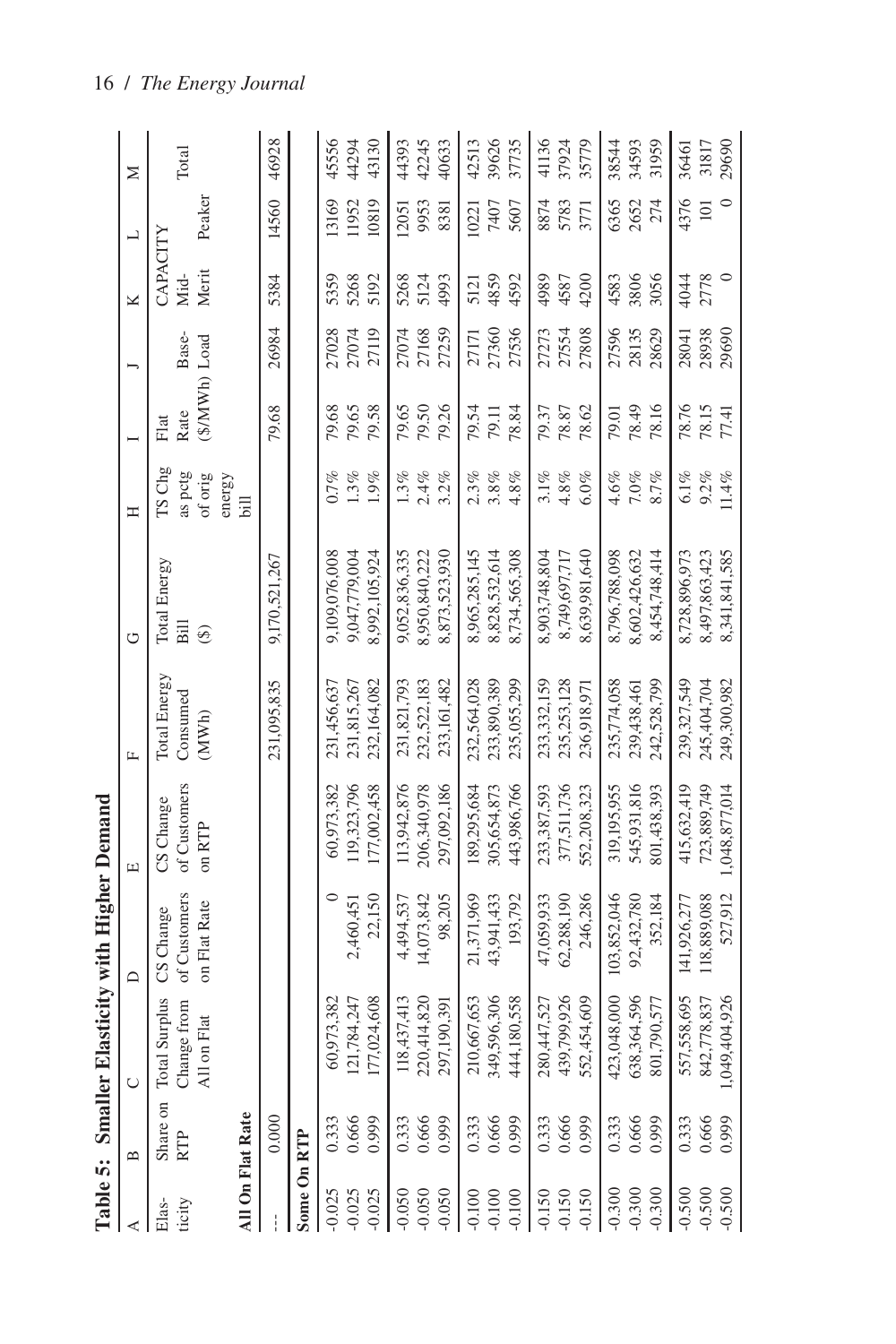cross-subsidy. Second, the RTP adopters are likely to be more able to respond to high peak prices by reducing consumption, i.e., to have demand that exhibits more price-elasticity in response to peak prices.

While this heterogeneity has obvious and important implications for the wealth transfers that RTP would effect, it also has potential implications for the efficiency of RTP. To the extent that the RTP adopters exhibit less peaky demand (but still the same demand *elasticity* in each hour as all other customers), this selection of customers moving to RTP would reduce the efficiency gains from the change. This is because the RTP adopters would in aggregate be a smaller proportion of total demand at peak times than at other times. The primary efficiency gains come from price-responsive demand reduction at peak times, so the potential for gains from such response is reduced if RTP adopters have relatively less demand at those times.

The fact that RTP adopters are likely to be more able to respond to high prices, however, will tend to improve the efficiency gains from RTP. If RTP adopters have the same peakiness in their demands as the system aggregate, analyzed for instance at the original flat-rate tariff, but have greater elasticity, then the gains from RTP would be greater than suggested by the previous calculations. The RTP adopters would simply have higher demand elasticity, so one would want to use a different row of the tables than if RTP adopters were representative of the overall demand elasticity of all customers.

## **5. IS TIME-OF-USE PRICING A GOOD SUBSTITUTE FOR RTP?**

Though RTP has not been implemented in many electricity systems, the alternative assumption I've made thus far - that all customers are on flat rates - is also not accurate. In fact, in nearly all systems, prices for some customers vary over time, but in a pre-set manner. These "time-of-use" (TOU) pricing systems generally include peak/shoulder/off-peak prices that are set months in advance and are in effect for fixed hours of each week. For example, Pacific Gas & Electric's basic TOU rate for small commercial customers in summer 2004 was 30.0¢/kWh during peak hours (noon-6pm on non-holiday weekdays), 13.9¢/kWh during shoulder hours (8am-noon and 6pm-11pm on non-holiday weekdays) and  $8.7¢/kWh$  during off-peak (all other) hours. Thus, a worthwhile question to ask is how much of the welfare gains I've identified from RTP are captured with simple TOU pricing.

Unfortunately, while the allocation of costs in a flat-rate or an RTP system is straightforward, this is not necessarily the case in "middle" cases such as TOU or seasonally varying prices. To illustrate, consider a simple example with one L-shaped production technology and two TOU pricing periods. Assume that the utility must break even overall, exactly covering its fixed plus variable costs, and that it must build enough capacity to meet the highest quantity demanded. These seem like minimal constraints, but this problem in many cases still has no solution.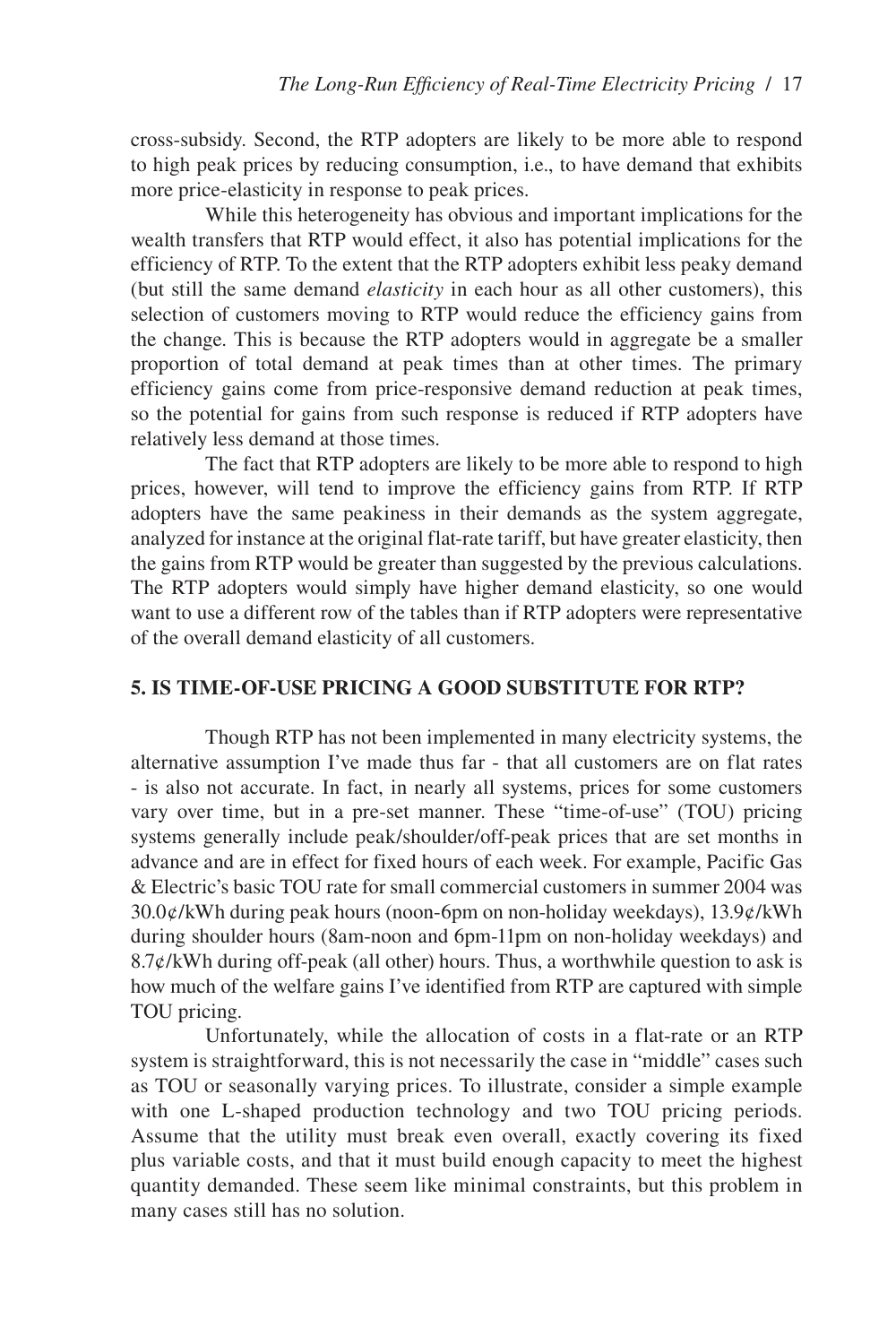One approach is to allocate all of the fixed costs of capacity to the "peak" period, when the full capacity is used in at least one hour, and set the price during the off-peak period equal to the variable production cost. This approach is appealing because it mimics the outcome that would obtain if the prices were equal to the weighted-average (competitive) wholesale price during a TOU period (assuming that the wholesale demand exhibited just the slightest bit of elasticity so prices were not indeterminate in the peak hour). Even in this case, however, things do not work out simply. If the "off-peak" period has even one high-demand hour, then with a sufficiently high retail demand elasticity and peak-period price, the highest quantity demanded hour for the system could occur during the off-peak period, making it effectively the peak period.<sup>16</sup> One solution is to constrain the prices so that the maximum quantity always occurs during the designated peak period, but this is just artificially constraining the peak/off-peak price difference to the level that (nearly) equalizes demand in the highest demand peak-period hour and the highest-demand off-peak period hour.

Another approach is to allocate the fixed cost of a unit of capacity equally over all periods in which that unit is used. For example, the cost of capacity used at the minimum quantity time would be spread over all hours, because that capacity is used in all hours, while the cost of the last unit of capacity, used only at the maximum demand time, would be borne entirely by the consumers in that period. This greatly reduces (though does not eliminate) the peak-switching problem, but it also greatly dampens the price swing across TOU periods. It does have the popular appeal that only, and all, those who use a given unit of capacity pay for it.

I have tried three different approaches to constructing a TOU pricing scenario that could then be compared to the RTP and the flat rate scenarios. The first, which I call the "quasi wholesale" scenario attempts to mimic the weighted average competitive wholesale price with all capacity costs of the peaker capacity allocated to the hour in which quantity demanded is highest.<sup>17</sup> This has a solution for low demand elasticities, but does not have a solution if demand elasticity is too large. With the five years of California data that I am using, "too large" is an elasticity greater in absolute value than 0.05.

The second approach is the "cost-share" scenario in which the allocation of capacity costs is determined by the number of hours in which a given unit of

16. This is obviously related to the "shifting peaks" problem which was identified in the early peak-load pricing literature of the 1950s and then, with the help of a Lagrangian multiplier, solved. See, for instance, Steiner (1957). The present problem, however, does not disappear so easily. A first-best solution cannot be implemented, because there is not a complete set of prices for every demand state.

17. Baseload, mid-merit, and peaker capacities are set to minimize total production costs for a given peak, shoulder, and off-peak price, which determine quantity demanded in each hour. The competitive wholesale price for each hour is then calculated using those demand quantities (without elasticity). Then the TOU prices during each period are reset to be weighted-average wholesale prices during the period. This iteration continues until a fixed point is found.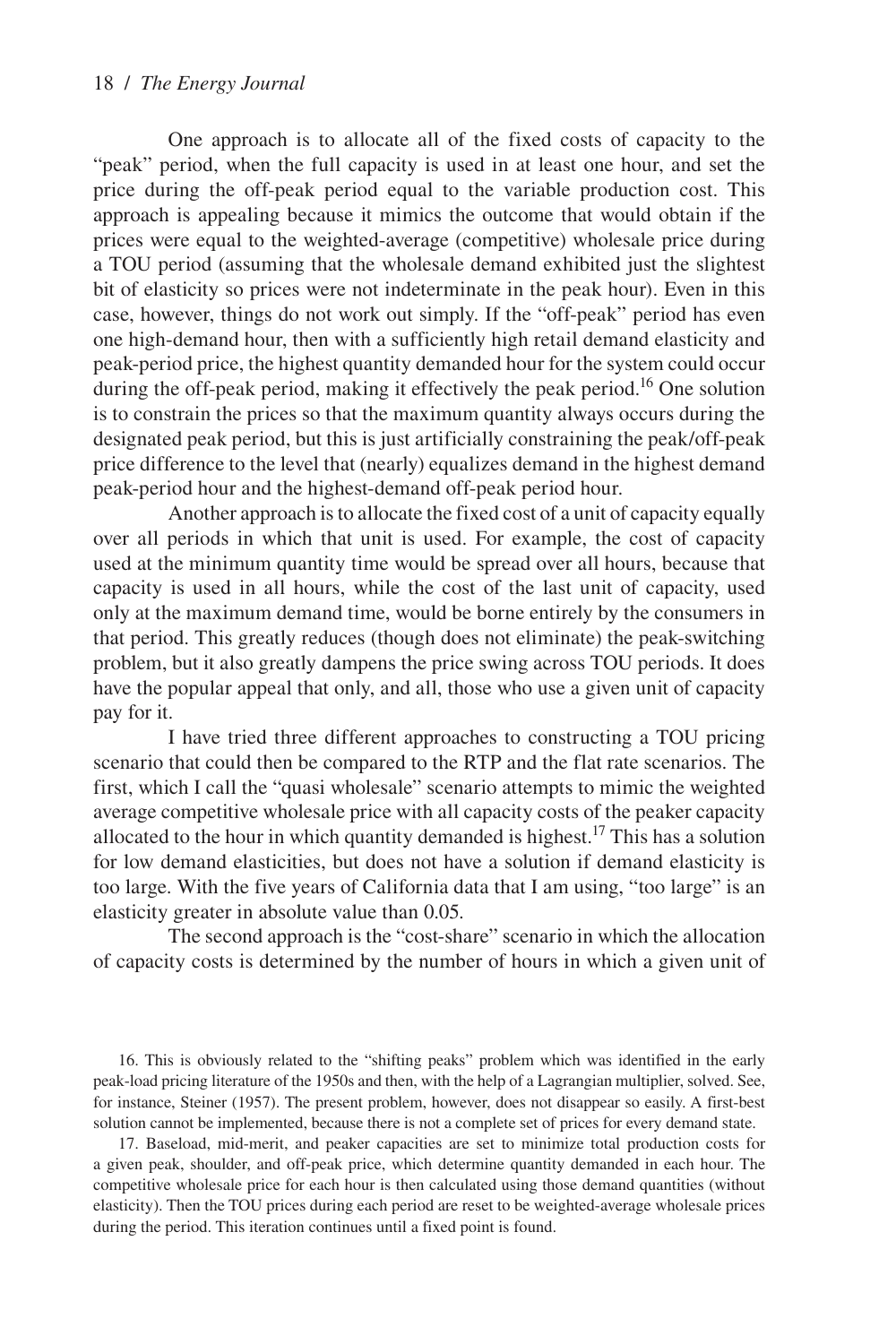| A               | B                   | $\mathsf{C}$  | D                                                                           | E                                 | F                   |
|-----------------|---------------------|---------------|-----------------------------------------------------------------------------|-----------------------------------|---------------------|
| Elas-<br>ticity | Share on<br>RTP/TOU | <b>RTP</b>    | ANNUAL TOTAL SURPLUS CHANGE VS FLAT RATE<br>"Quasi-wholesale"<br><b>TOU</b> | <b>Actual TOU</b><br>price ratios | "Cost-share"<br>TOU |
| $-0.025$        | 0.333               | 112,060,365   | 16,269,127                                                                  | 10,657,394                        | 6,928,165           |
| $-0.025$        | 0.666               | 205,800,109   | 32,538,254                                                                  | 21,314,789                        | 13,856,330          |
| $-0.025$        | 0.999               | 271,333,946   | 48,807,381                                                                  | 31,972,183                        | 20,784,495          |
| $-0.050$        | 0.333               | 196,836,537   | 32,226,253                                                                  | 21,322,177                        | 13,683,652          |
| $-0.050$        | 0.666               | 314,219,558   | 64,452,506                                                                  | 42,644,355                        | 27,367,305          |
| $-0.050$        | 0.999               | 388, 316, 857 | 96,678,759                                                                  | 63,966,532                        | 41,050,957          |
| $-0.100$        | 0.333               | 302, 262, 176 | N/A                                                                         | 42,006,103                        | 26,159,344          |
| $-0.100$        | 0.666               | 439,987,363   | N/A                                                                         | 84,012,206                        | 52,318,689          |
| $-0.100$        | 0.999               | 537,284,137   | N/A                                                                         | 126,018,309                       | 78,478,033          |
| $-0.150$        | 0.333               | 370,238,483   | N/A                                                                         | 61,775,434                        | 37,387,646          |
| $-0.150$        | 0.666               | 530,960,593   | N/A                                                                         | 123,550,868                       | 74,775,291          |
| $-0.150$        | 0.999               | 647,620,518   | N/A                                                                         | 185,326,302                       | 112, 162, 937       |
| $-0.300$        | 0.333               | 509.388.631   | N/A                                                                         | N/A                               | 65,167,555          |
| $-0.300$        | 0.666               | 730,577,275   | N/A                                                                         | N/A                               | 130, 335, 110       |
| $-0.300$        | 0.999               | 888, 877, 347 | N/A                                                                         | N/A                               | 195,502,666         |
| $-0.500$        | 0.333               | 641, 472, 723 | N/A                                                                         | N/A                               | 92,710,676          |
| $-0.500$        | 0.666               | 922,328,312   | N/A                                                                         | N/A                               | 185, 421, 352       |
| $-0.500$        | 0.999               | 1,098,811,460 | N/A                                                                         | N/A                               | 278,132,028         |

**Table 6: Welfare Effects of RTP versus TOU Pricing**

capacity is used during each of the TOU periods.<sup>18</sup> With the data I am using, this produces a solution for all elasticities up to 0.5 in absolute value.

The third approach is a "fixed-ratio" scenario in which the ratios of peak to shoulder and off-peak prices are set exogenously and then the prices and capacity are set in much the same way as in the flat-rate simulation described in the previous section. The price ratios were set to a level that reflects the average of the (fairly similar) pricing structures used by Pacific Gas & Electric and Southern California Edison, the two major utilities in California. This yielded a solution for elasticities up to 0.15 in absolute value.

For all three scenarios, all prices were allowed to vary between winter and summer as well. In particular, similar to the utilities' actual TOU rate structures, there were two prices in the winter: a peak price that was in effect 8am-9pm on non-holiday weekdays, and an off-peak price that was in effect on at all other times in the winter. In the summer, there were three TOU periods: Peak

18. Baseload, mid-merit, and peaker capacities are set to minimize total production costs for a given peak, shoulder, and off-peak price, which determine quantity demanded in each hour. The allocation of the fixed capacity costs is then determined by the quantities demanded in each period and the levels of each type of capacity. Based on this allocation, the TOU prices during each period are reset to cover each period's variable costs plus share of capacity costs. This iteration continues until a fixed point is found.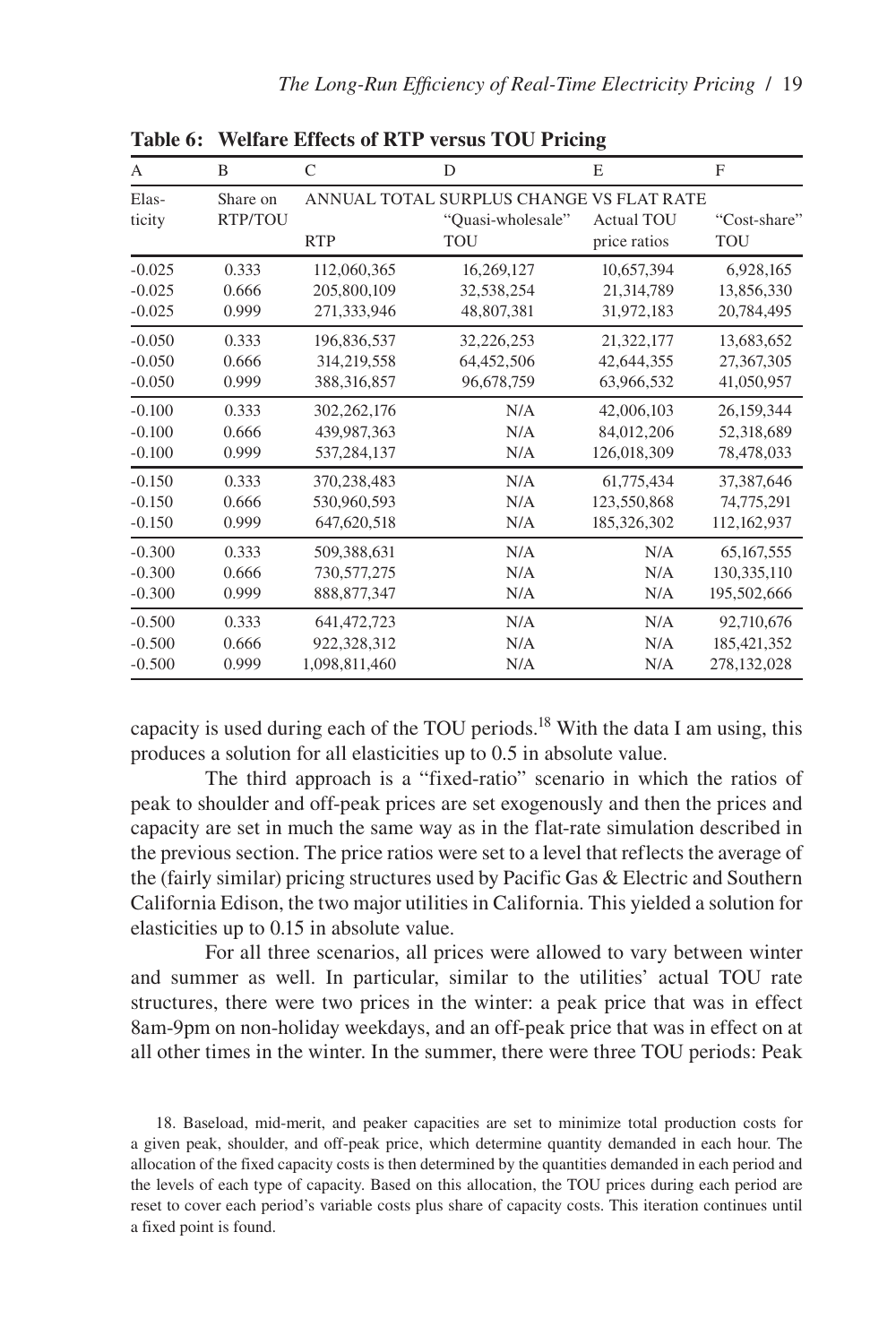was noon-6pm on non-holiday weekdays; Shoulder was 8am-noon and 6pm-11pm on non-holiday weekdays; Off-peak was in effect at all other times.<sup>19</sup> Summer was defined as June-September and winter was defined as October-May.

In the simulations I present, the prices change by season, but not yearto-year. The summer peak price, for instance, is the same in all years. This is meant to reflect the fact that the year-to-year variation during this period is mostly not predictable growth, but idiosyncratic weather variation that would not be predictable at the time that the TOU prices were set for each time period.

The welfare results of these simulations are presented in table 6, with the figures for RTP also presented for comparison. The conclusion is clear: TOU rates capture a small share of the benefits that would be obtained from RTP. Even the most efficient form of TOU ("quasi-wholesale"), which generates peak to off-peak price ratios well above those observed in actual TOU programs, captures only onequarter or less of the RTP gains for those elasticities for which it is feasible. Using actual fixed-ratios of prices, the gains also seem to get up to about one-quarter of RTP before those price ratios become infeasible at higher elasticities.

I should note, however, that there is a critical assumption in these calculations, that elasticity of demand in responding to long-run TOU prices is the same as the elasticity in response to RTP prices. Put differently, one can think of RTP prices as decomposable into different averages for TOU-like periods and deviations from those averages in any given hour. The underlying assumption is that customers would be equally responsive to the variations in averages as to the deviations from those averages in a particular hour.

In reality, elasticity with respect to short-term fluctuations could be lower or higher than with respect to longer-term predictable average price differences. One could argue that the short-term less-predictable deviations are more difficult to respond to because of the lack of advanced notice. For instance, companies could not reschedule work shifts based on a price spike that becomes apparent only hours before it actually occurs. In the extreme, if the only electricityconsumption modifications that a customer could make would be the result of months-ahead planning, then RTP offers a much smaller advantage over TOU.<sup>20</sup> The elasticity of demand with respect to deviations from months-ahead expected price for a given hour would be virtually zero.

On the other hand, there may be short-duration adjustments that a firm could make to respond to a price spike that they could not maintain for a longer period. For instance, if a company knew that a heat spell is driving prices to very high levels today, but will likely break by tomorrow, it could possibly shift some electricity-intensive activity to tomorrow. The potential for these sort of

<sup>19.</sup> For the fixed-ratio scenario, all prices were fixed as a proportion of the summer peak price. The proportions were summer/shoulder 57.4%, summer/off-peak 45.0%, winter/peak 61.9%, and winter/ off-peak 47.7%.

<sup>20.</sup> RTP would still offer better granularity of prices, as the 3-4pm expected price for a day six months hence would differ at least slightly from the 2-3pm expected price for that same day.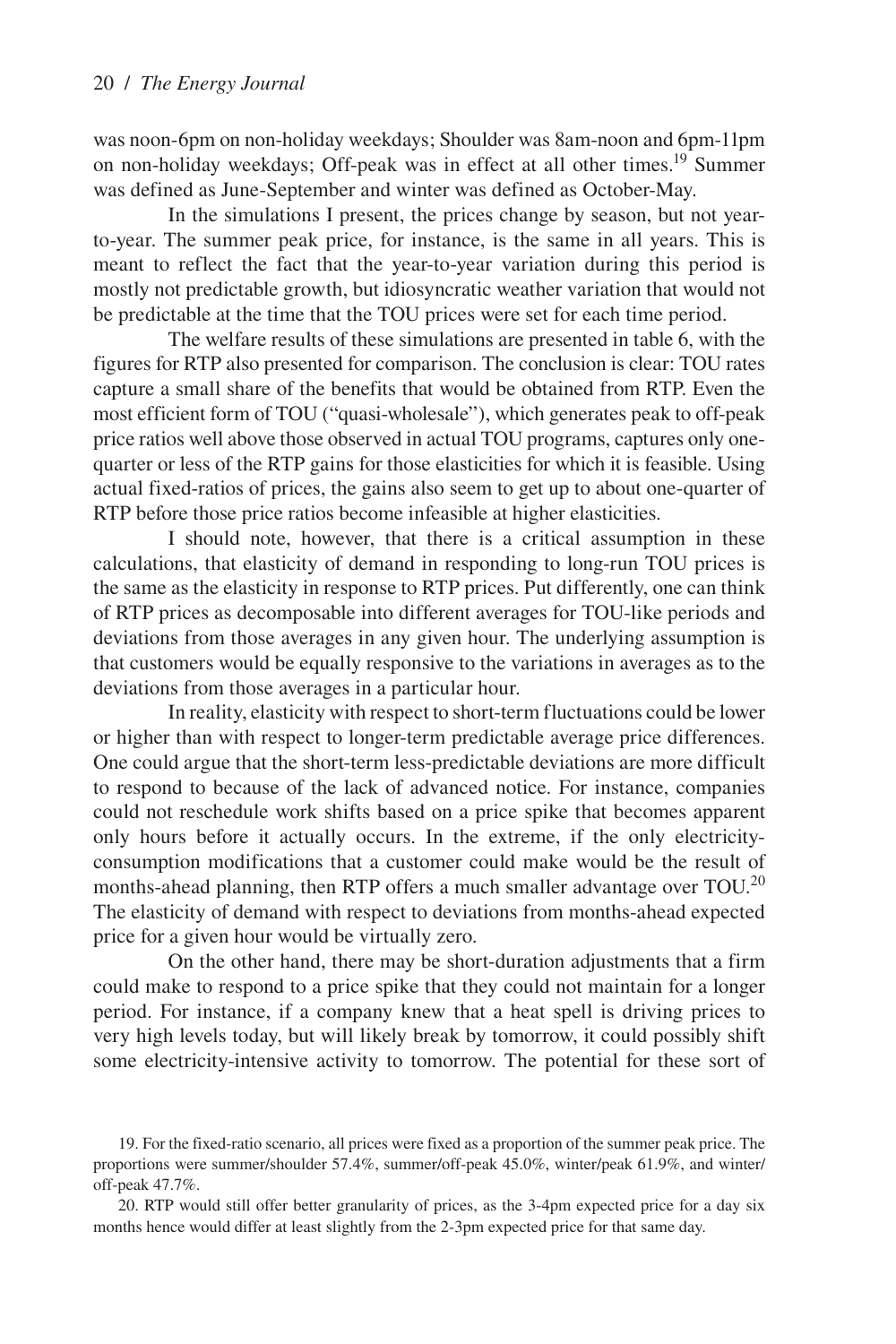short-term adjustments suggests that the elasticity could be greater for short-term deviations than for long-term average price differences.

The relatively small efficiency gains from TOU pricing are quite intuitive when one recalls that the inefficiency from non-optimal pricing in a given hour goes up in proportion to the square of the deviation of price from marginal cost. Thus, the most costly "mistakes" occur during the times when prices deviate most from the mean during a given TOU period. Intuitively, then it would be more effective to attain a given average price within a certain TOU period by having very high retail prices during the few hours with highest wholesale prices and slightly lower retail prices at all other times, thereby substantially mitigating the largest pricing mistakes rather than addressing slightly a larger number of small price mistakes. A program that roughly takes this approach, called "Critical Peak Pricing" is currently being tested in California and elsewhere. My preliminary analysis suggests CPP could capture a much greater share of the RTP efficiency gains than could TOU.

Still, the TOU results do make clear that the gains I've claimed from RTP in the previous section were slightly overstated. The baseline from which most systems begin is with 50% or more of total demand on TOU, including most customers that would be initially put on RTP if only a share of customers were moved to RTP. Thus, the gains from moving these customers to RTP should be scaled down by between 15% and 25% (using the assumption that elasticity of demand is the same for longer-term changes as for shorter-term price variations).

## **6. LIMITATIONS OF THE RTP SIMULATION MODEL**

Though these simulations are useful in giving an idea of the potential gains from RTP, they don't take into account all aspects of electricity markets. Incorporating many of these characteristics will be challenging, but it is clear even without that additional analysis that these simulations are likely to understate the benefits of RTP.

The most important area of omission is the stochastic elements of supply and demand. The model does not incorporate the unpredictability of demand or the probabilistic outages of generation supply. Currently, responses to these stochastic elements of the supply/demand balance are addressed almost entirely with supply adjustment. Unless, short-run demand adjustment is impossible, which there is increasing evidence is not the case, responding entirely on the supply side is clearly not the most efficient way to address such outcomes.

Including RTP in system balancing will further enhance system efficiency. It seems almost certain that RTP would decrease system peak loads, so using standard proportional reserve rules, it would reduce the amount of reserve capacity needed and the payments for that capacity. More importantly, RTP would increase the responsiveness of demand to system stress and thus would reduce the level of reserves needed for any given level of demand. In economic terms, RTP would not just shift demand to the left at peak times, it would make demand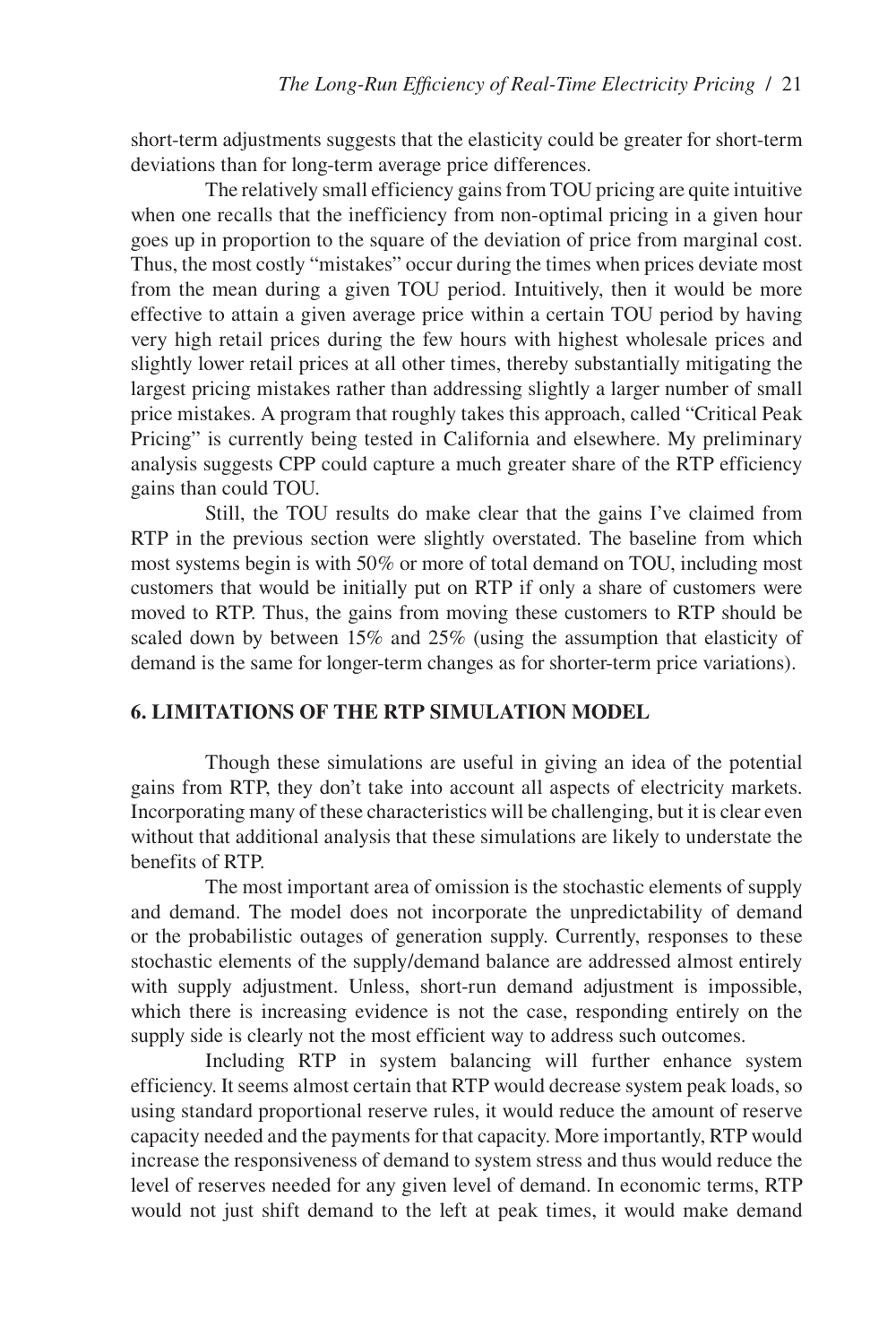more price elastic, so more balancing could be accomplished with less supplyside adjustment. Likewise, incorporating generator outages raises the benefits of demand responsiveness by reducing the need to compensate for a generator outage completely on the supply side.

Assuming competitive supply, an upper bound on the "reserves cost" savings from RTP is the total cost of reserve payments. In most systems, operating reserves average 5-10% of energy costs. Planning reserves costs may be covered by energy and operating reserve payments, or they may require additional payments, which would also be subject to reduction through use of RTP. RTP is likely to reduce these costs by a significant amount, but much of these costs will remain for a long time. Nonetheless, the benefits from RTP are likely to be underestimated from the simulations presented, because they do not incorporate the benefits from reduced need for reserves.

Closely related to reserves costs are the effect of non-convexities in operation of plants and lumpiness in the size of plants. As discussed in detail by Mansur (2003), generation units do not costlessly or instantly switch from off to full production. There are start-up costs and "ramping" constraints (on the speed with which output can be adjusted). These constraints make it more costly to adjust supply to meet demand fluctuations. As with reserves, RTP would allow some of this adjustment to occur on the demand side in a way that would enhance efficiency. Similarly, I have assumed the plants can be scaled to any size at the same long-run average cost. If this were not the case, then there would be greater mismatches between demand and the capital stock. In conventional electricity systems, these mismatches have been handled by over-building and then either selling excess production on the wholesale market or leaving excess capacity idle. Having the additional option of demand-side adjustment could only lower long-run costs.

The simulations also have ignored market power issues, instead assuming that free entry would bring a completely competitive market over the longer run. As has been discussed elsewhere, e.g., Borenstein and Bushnell (1999) and Bushnell (forthcoming), demand elasticity introduced by implementing RTP reduces the incentive of sellers to exercise market power. However, it is unclear how much incremental inefficiency the exercise of market power itself introduces in a flatrate system, since it simply changes the flat retail rate that is charged in all time periods. In fact, Borenstein and Holland's analysis (forthcoming) suggests that if the equilibrium flat rate is less than the surplus-maximizing flat rate,  $\bar{p}^e < \bar{p}^*$ , seller market power could increase efficiency. In a full RTP system, market power could not increase efficiency. Thus, it is difficult to analyze the bias from excluding seller market power.

The demand system I've analyzed departs from reality by assuming all cross-elasticities are zero. Simulation with a complete matrix of own- and cross-elasticities would increase the complexity substantially. Still, if demands are generally substitutes across hour, it seems very likely that incorporation of cross-elasticities would increase the gains from RTP. Essentially, RTP increases efficiency by reducing the volatility of quantity consumed and increasing the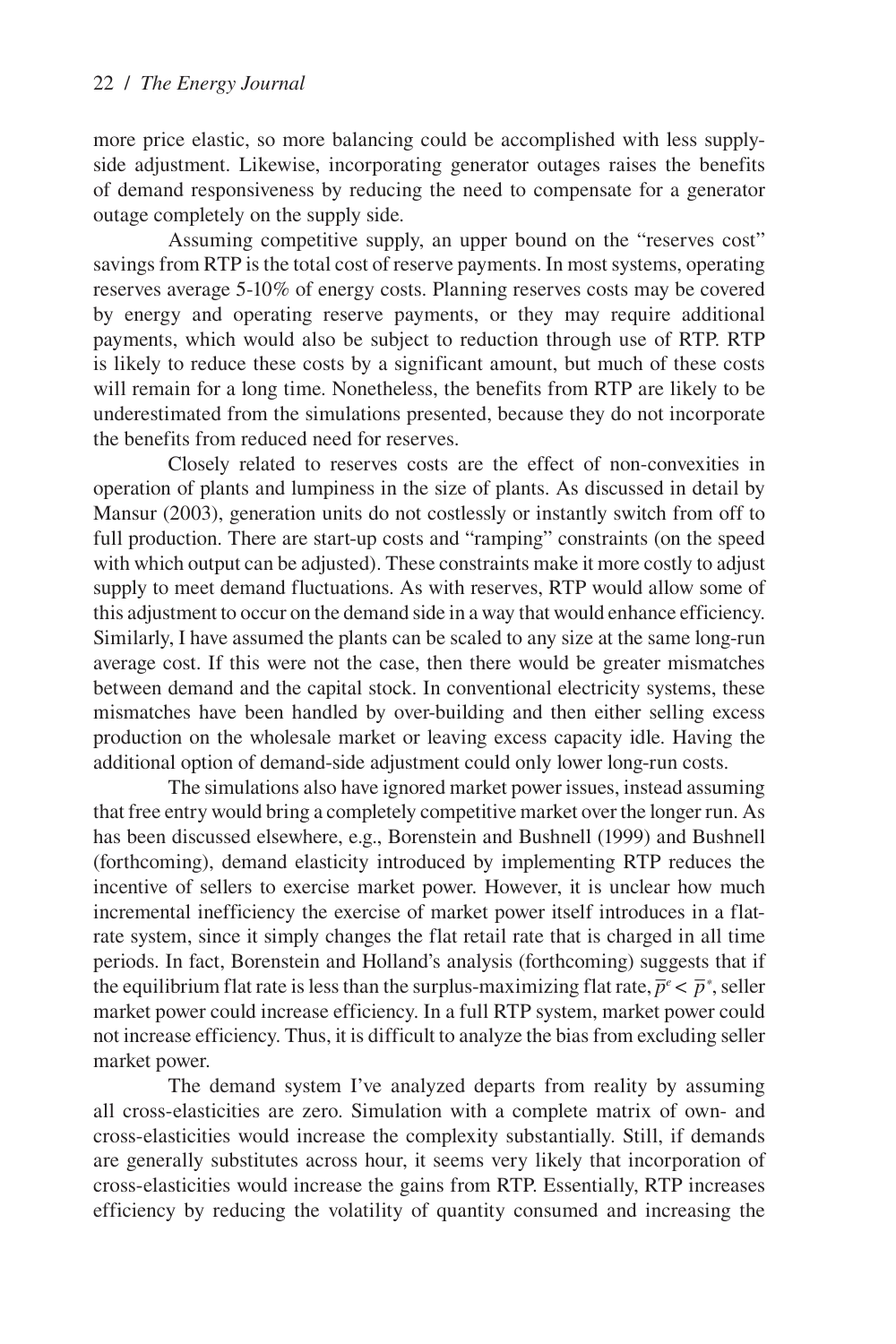utilization rate of installed capacity. Holding constant own-price elasticities, increasing cross-price elasticities from zero to positive (substitutes) will tend to further reduce quantity volatility by increasing off-peak quantity when peak prices rise and reducing peak quantity when off-peak prices fall.

Finally, the simulations take a constant \$40/MWh charge for transmission and distribution  $(T & D)$ . This is based on the historical recovery of the costs of these services, which are provided by a regulated monopoly. To the extent that minimum efficient capacity scale for  $T \& D$  implies that they are never capacity constrained, introducing time-varying prices of these services would not improve efficiency. That may be the case with most local distribution, but transmission lines frequently face capacity constraints. By ignoring these constraints and holding the  $T \& D$  cost per MWh constant, the simulations understate the potential gains for RTP that could also reflect time-varying (opportunity) cost of transmission, which are already reflected to varying degrees in wholesale electricity markets.

## **7. CONCLUSIONS**

Real-time electricity pricing has tremendous appeal to economists on a theoretical level, because it has the potential to improve welfare by giving customers efficient consumption incentives. The theoretical analysis, however, does not indicate how large the gains from RTP are likely to be. With a simple simulation exercise, I have tried to generate some numbers to go with the theory. This is obviously just a first cut, but the results suggest a number of likely findings:

- The benefits of RTP are likely to far outweigh the costs for the largest customers.

- The incremental benefits of putting more customers on RTP are likely to decline as the share of demand on RTP grows. At the same time, the cost of increasing the share of demand on RTP is likely to increase as the size of each customer declines. Thus, while there seems to be clear net social value from putting larger customers on RTP, the additional gains from putting smaller customers on RTP may not justify the cost. A factor weighing against this conclusion is that small customers are thought by many electricity analysts to be the most price responsive. If that is true, then the argument for RTP metering of them is, of course, strengthened. Further analysis of both the costs and benefits is needed.

- Time-of-use rates are a very poor substitute for RTP. Roughly speaking, TOU rates capture only 20% of the efficiencies of RTP, though this finding has the caveat that it assumes as high an elasticity for response to short-run price variation as long-run differences in average prices.

The findings of this study should be viewed as a first step. A number of factors have not been addressed in the analysis thus far, though incorporating them seems likely to lead to larger estimated gains from RTP. Incorporation of these factors into the analysis is not particularly complex. A larger barrier is likely to be the data necessary to permit reliable estimates of demand elasticities and supply flexibility, which I've shown have very large impacts on the efficiency gains.